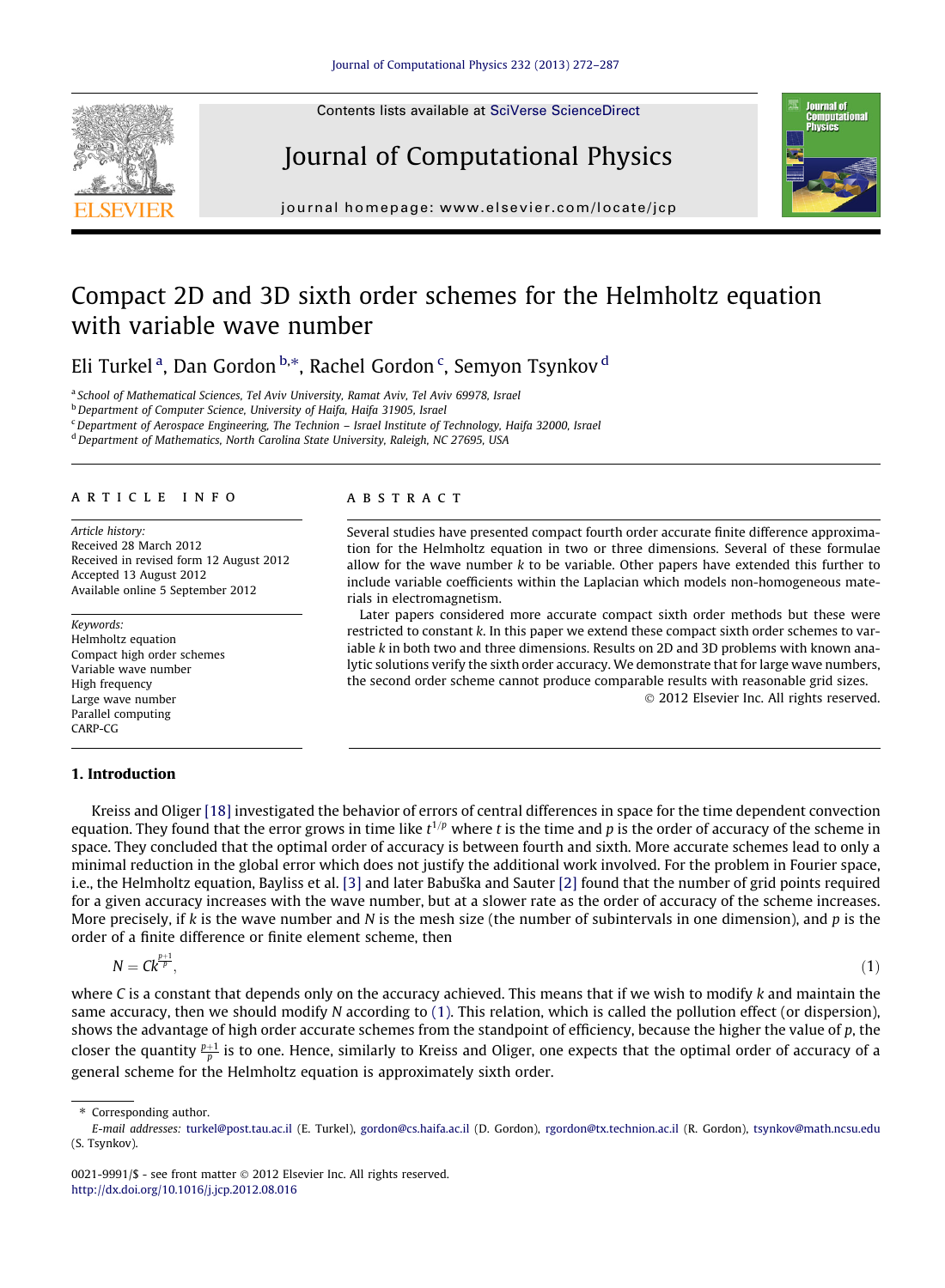<span id="page-1-0"></span>Using straightforward central differences, higher order accuracy requires a larger stencil. This has two disadvantages. Firstly, the larger the stencil the more work may be needed to invert the matrix with a larger bandwidth and more non-zero entries. Even more serious are the difficulties near boundaries. A large stencil requires some modification near the boundaries where all the points needed in the stencil are not available. This raises questions of the efficiency and stability of such schemes. These problems are eliminated if one constructs a compact scheme (3  $\times$  3 in two dimensions and 3  $\times$  3  $\times$  3 in three dimensions). In this case, no additional boundary conditions are required at the discrete level beyond those needed for the Helmholtz equation itself.

It has been shown in [\[21\]](#page-15-0) that sixth order accuracy is the best that can be achieved, for the Poisson (and certainly Helmholtz) equation in two dimensions using a 3  $\times$  3 stencil. A lower order compact scheme uses the same stencil and so requires as much work, yet it is less accurate than the sixth order scheme. A second order scheme requires less computation for the same grid dimension because it uses 5 nodes in 2D and 7 nodes in 3D vs. 9 and 27 nodes, respectively, for a compact sixth order accurate scheme. However, one can see from our results (Section 5) that a second order scheme is not competitive due to its lower accuracy and the pollution effect; the extra computations for a compact sixth order scheme are negligible compared to the increased accuracy. Hence, for compact schemes, sixth order accuracy is optimal.

Another advantage of compact schemes pertains to parallel methods that operate as follows: the domain is partitioned into subdomains which are processed in parallel, with some inter-domain communications of the boundary values. An example of this is the CARP-CG algorithm [\[12\]](#page-15-0) used in this work. With compact high order schemes, the amount of interprocessor communications required by such methods is the same as that of the second order scheme, so no additional communications overhead is incurred by these schemes.

The wave equation for  $v(x, y, z, t)$  is given by

$$
\frac{1}{c^2(x, y, z)} \frac{\partial^2 v}{\partial t^2} = \Delta v - f(x, y, z, t)
$$
\n(2)

where c is the propagation speed of the waves. We assume that the solution is periodic in time (or equivalently, Fourier transform in time). Then  $v(x,y,z,t)=e^{i\omega t}u(x,y,z)$  and  $f(x,y,z,t)=e^{i\omega t}F(x,y,z)$ . Substituting into (2) we get

$$
Lu \stackrel{\text{def}}{=} \Delta u + k^2(x, y, z)u = F(x, y, z), \text{ where } k(x, y, z) = \frac{\omega}{c(x, y, z)}
$$
(3)

 $k(x, y, z)$  is called the wave number. If the medium is homogeneous, then c (and hence k) are constant. However, in many cases the medium is non-homogeneous, in which case c depends on the position.

Previous research developed compact fourth order accurate finite difference approximation for the Helmholtz equation in two or three dimensions, including a variable wave number [\[15,22\].](#page-15-0) These were later extended to polar coordinates and other generalizations of the Laplacian for inhomogeneous media [\[5,6\]](#page-15-0). Others considered more accurate sixth order methods but were restricted to constant k [\[20,24,25\]](#page-15-0). In this paper we derive a compact sixth order accurate finite difference approximation for the case of variable k in both two and three dimensions. The basic approach to developing the sixth order scheme for variable k uses equation based differencing, where derivatives of the Helmholtz equation are used to eliminate higher order derivatives in the discretization error. This is the same approach that was used before [\[5,6,15,22,24\]](#page-15-0). However, the extension to sixth order accuracy for variable coefficients is very nontrivial. Since the emphasis is variable wave number, we shall not present a dispersion analysis, see, e.g., [\[1,15\].](#page-15-0)

Our aim is to discretize the equation on a compact stencil with sixth order accuracy, assuming the function  $u$  is sufficiently smooth. In particular, we assume that the solution has six bounded derivatives and that  $k$  and  $F$  have four bounded derivatives. If fewer derivatives exist, e.g., in a layered medium, then the current approach will have reduced accuracy depending on the smoothness of k and F. Nevertheless, in [\[19\]](#page-15-0) it is shown how one can recover the formal accuracy of the scheme for generally shaped boundaries and interfaces using Calderon's projections.

If the source  $F$  has a delta-like behavior, then the solution of the differential equation, along with its derivatives, is unbounded at the position of the delta source. In that case, any finite difference scheme, compact or conventional, would lose consistency. One then needs to use an approximate representation of the delta function, and to exclude a neighborhood of the delta source in the error estimates. For example, Hicks [\[16\]](#page-15-0) suggests using a windowed Sinc function. Interestingly, if the delta function is located at a node then the Sinc function reduces to a discrete delta function. However, since we account for derivatives of the forcing function the contributions will be non-zero at all points. Of course, the window function needs to be sufficiently smooth. This approximation will lead to additional errors. The effect of all of these approximations will be discussed in a future paper. We also assume that the functions k and F and their derivatives are known explicitly. If the derivatives cannot be calculated explicitly, then they can be approximated by finite differences to the appropriate order. This would require a larger stencil for  $k$  and  $F$  but not  $u$ . We note that the reasons given above for the use of a compact scheme apply only to compactness in the stencil for the solution u. Using a non-compact stencil for the wave number k or the forcing term F does not affect the computational effort.

#### 2. Derivation of the compact scheme

Let  $\delta_x$  and  $\delta_{xx}$  (and similarly in the other directions) be central difference approximations to the first and second derivatives respectively using the immediate neighbors. So we define: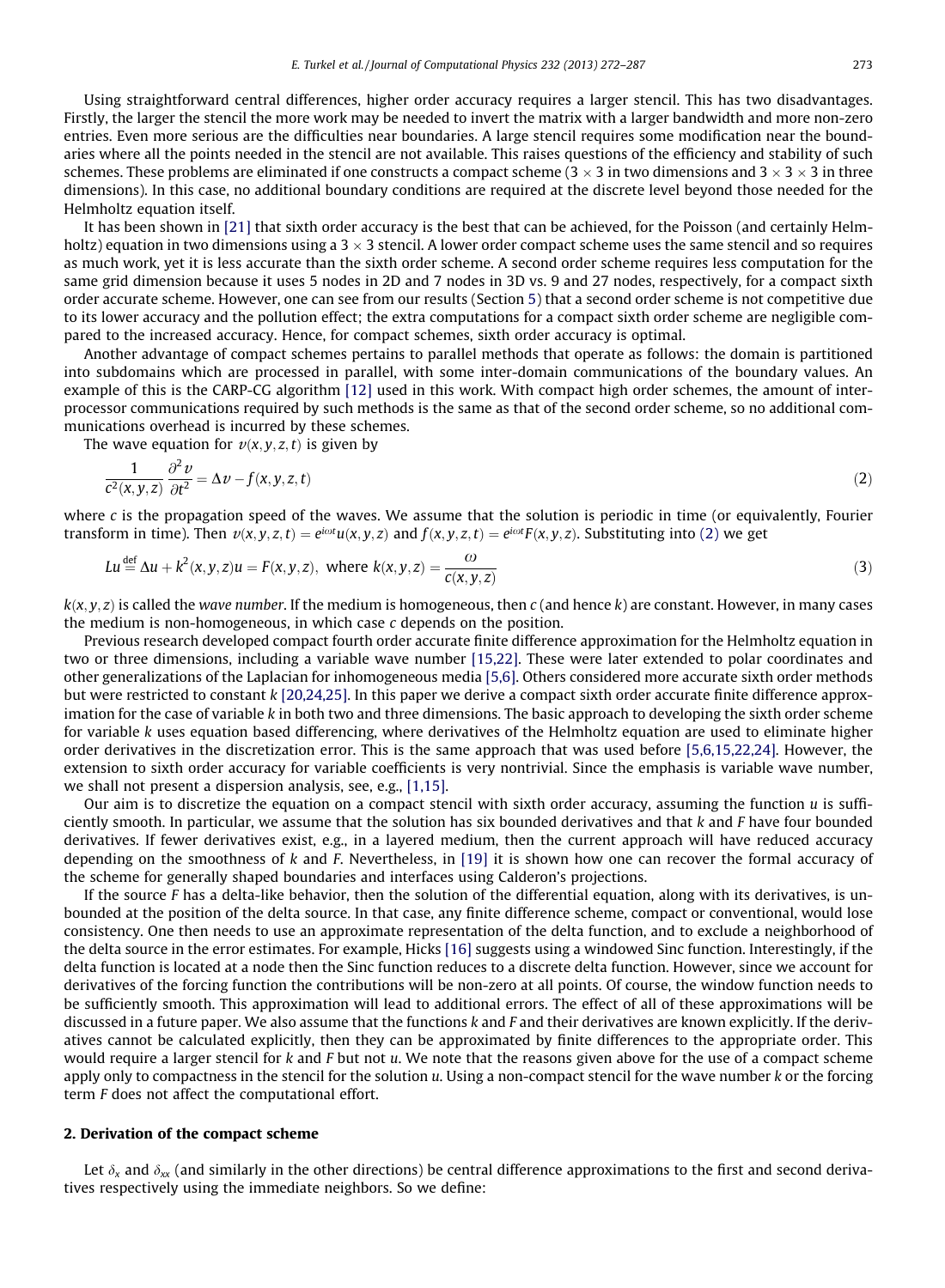$$
h\delta_x u = \frac{u_{i+1,j,k} - u_{i-1,j,k}}{2}
$$
  

$$
h^3 \delta_{xyy} u = \frac{u_{i+1,j+1,k} + u_{i+1,j-1,k} - u_{i-1,j+1,k} - u_{i-1,j-1,k} - 2(u_{i+1,j,k} - u_{i-1,j,k})}{2}
$$

and similarly in the other directions. We also have

$$
h^{2}(\delta_{xx} + \delta_{yy} + \delta_{zz})u = u_{i+1,j,k} + u_{i-1,j,k} + u_{i,j+1,k} + u_{i,j-1,k} + u_{i,j,k+1} + u_{i,j,k-1} - 6u_{i,j,k}
$$

$$
h^{4}(\delta_{xxyy} + \delta_{xxzz} + \delta_{yyzz})u = u_{i+1,j+1,k} + u_{i-1,j+1,k} + u_{i+1,j-1,k} + u_{i-1,j-1,k} + u_{i+1,j,k+1} + u_{i-1,j,k+1} + u_{i+1,j,k-1} + u_{i-1,j,k+1} + u_{i,j+1,k+1} + u_{i,j-1,k+1} + u_{i,j+1,k-1} + u_{i,j+1,k-1} + u_{i,j-1,k-1} + u_{i,j-1,k-1} + u_{i,j-1,k-1} - 4(u_{i+1,j,k} + u_{i-1,j,k} + u_{i,j+1,k} + u_{i,j-1,k} + u_{i,j,k+1} + u_{i,j,k-1})
$$

$$
h^{6} \delta_{x \alpha y y z} u = u_{i+1,j+1,k+1} + u_{i-1,j+1,k+1} + u_{i+1,j-1,k+1} + u_{i-1,j-1,k+1} + u_{i+1,j+1,k-1} + u_{i-1,j+1,k-1} + u_{i+1,j-1,k-1} + u_{i-1,j-1,k-1} - 2(u_{i+1,j,k+1} + u_{i-1,j,k+1} + u_{i,j+1,k+1} + u_{i,j-1,k+1} + u_{i+1,j,k-1} + u_{i-1,j,k-1} + u_{i,j+1,k-1} + u_{i,j-1,k-1} + u_{i+1,j+1,k} u_{i-1,j+1,k} + u_{i+1,j-1,k} + u_{i-1,j-1,k}) + 4(u_{i+1,j,k} + u_{i-1,j,k} + u_{i,j+1,k} + u_{i,j-1,k} + u_{i,j,k+1} + u_{i,j,k-1}) - 8u_{i,j,k}
$$

By a Taylor series expansion we get

$$
\delta_x u = u_x + \frac{h^2}{6} u_{xxx} + \frac{h^4}{120} u_{xxxxx} + O(h^6)
$$
  

$$
\delta_{xx} u = u_{xx} + \frac{h^2}{12} u_{xxxxx} + \frac{h^4}{360} u_{xxxxx} + O(h^6)
$$
 (4)

Define the (second order) discrete approximation to the left hand side of [\(3\)](#page-1-0):

$$
\Delta_h u = \delta_{xx} u + \delta_{yy} u + \delta_{zz} u \tag{5a}
$$

$$
L_h u = \Delta_h u + k^2 u \tag{5b}
$$

Then, by a Taylor Series expansion we have

$$
L_h u = Lu + \frac{h^2}{12} (u_{xxxx} + u_{yyy} + u_{zzzz}) + \frac{h^4}{360} (u_{xxxxxx} + u_{yyyyyy} + u_{zzzzzz}) + O(h^6)
$$
\n(6)

Define:

$$
I_1 = u_{xxxxx} + u_{yyyy} + u_{zzzz}
$$
  
\n
$$
I_2 = u_{xxxxx} + u_{yyyyyy} + u_{zzzzzz}
$$
\n(7)

and

$$
Q = \delta_{xx}\delta_{yy}(k^2u) + \delta_{xx}\delta_{zz}(k^2u) + \delta_{yy}\delta_{zz}(k^2u) - (F_{xxyy} + F_{xzz} + F_{yyzz})
$$
  
\n
$$
R = (k^2u)_{xx} + (k^2u)_{yy} + (k^2u)_{zz} = \Delta(k^2u)
$$
  
\n
$$
S = (k^2u)_{xxxx} + (k^2u)_{yyy} + (k^2u)_{zzzz}
$$

We need to approximate  $I_1$  to fourth order accuracy and  $I_2$  to second order accuracy. By a Taylor series expansion we get

$$
Lu = L_h u - \frac{h^2}{12} \left( I_1 + O(h^4) \right) - \frac{h^4}{360} \left( I_2 + O(h^2) \right) + O(h^6) = f
$$
\n(8)

Lemma 1

$$
u_x = \delta_x u + \frac{h^2}{6} \left[ \delta_{xyy} u + \delta_{xzz} u + \delta_x (k^2 u) - F_x \right] + O(h^4)
$$
\n(9)

Proof

$$
\delta_x u = u_x + \frac{h^2}{6} u_{xxx} + O(h^4)
$$
  

$$
u_x = \delta_x u - \frac{h^2}{6} u_{xxx} + O(h^4)
$$
 (10)

Differentiating the Helmholtz equation with respect to x we get

$$
u_{xxx} = -\left(u_{xyy} + u_{xzz} + (k^2 u)_x\right) + F_x
$$

<span id="page-2-0"></span>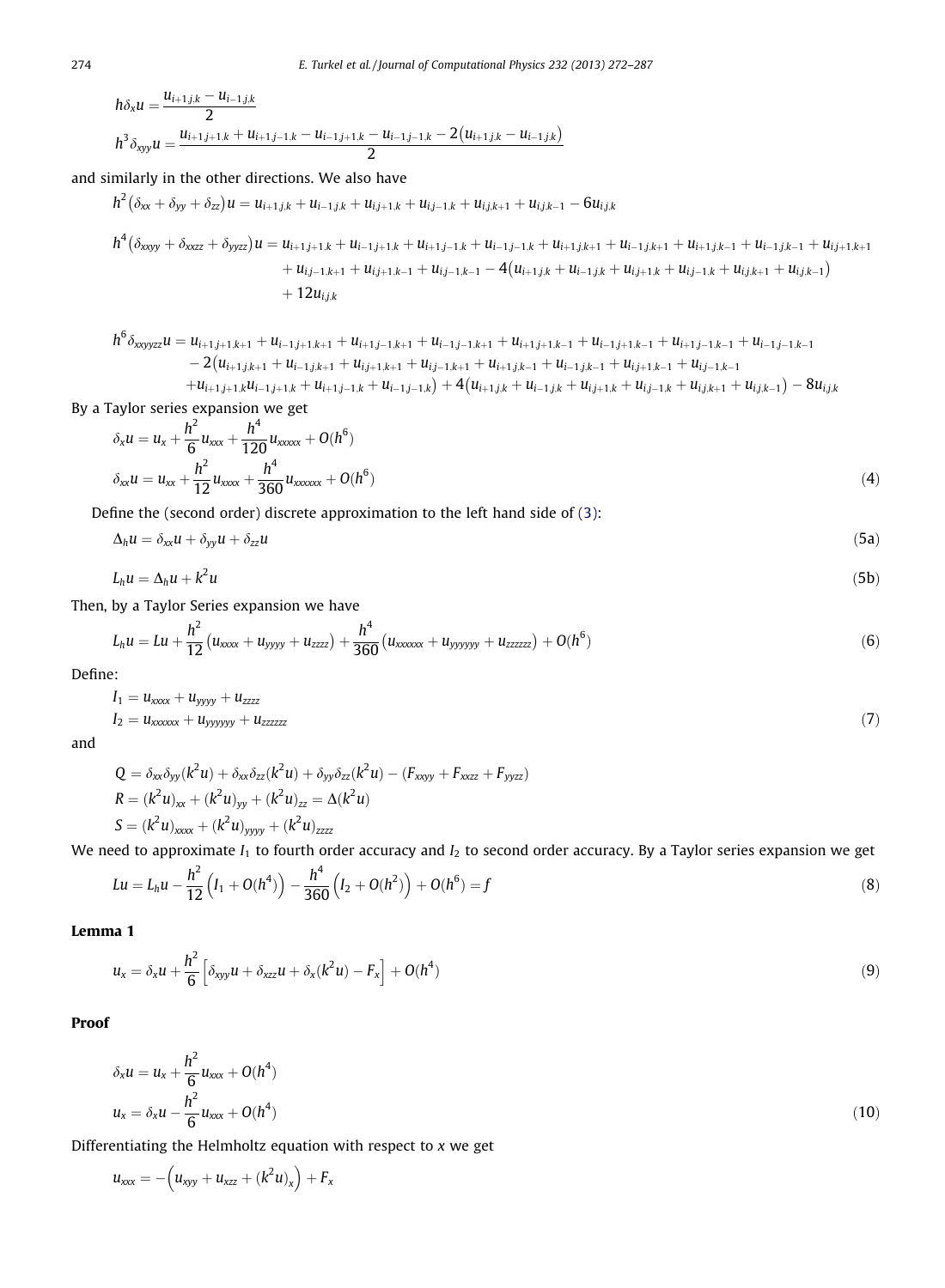<span id="page-3-0"></span>So substituting into [\(10\)](#page-2-0)

$$
u_x = \delta_x u + \frac{h^2}{6} \left( u_{xyy} + u_{xzz} + (k^2 u)_x - F_x \right) + O(h^4)
$$
\n(11)

We replace the derivatives by central differences with an error  $O(h^2)$  and substitute into (11) yielding [\(9\)](#page-2-0).  $\quad \Box$  $u<sub>v</sub>$  and  $u<sub>z</sub>$  are derived similarly.

#### Lemma 2

$$
\Delta(k^2u) = k^2F + \left(\Delta(k^2) - k^4\right)u + 2\left((k^2)_xu_x + (k^2)_yu_y + (k^2)_zu_z\right)
$$
\n(12)

Proof

$$
(k^2 u)_{xx} = (k^2)_{xx} u + 2(k^2)_x u_x + k^2 u_{xx}
$$

So adding each direction

$$
\Delta(k^2 u) = \Delta(k^2)u + 2((k^2)_x u_x + (k^2)_y u_y + (k^2)_z u_z) + k^2 \Delta(u)
$$
  
=  $k^2 F + (\Delta(k^2) - k^4)u + 2((k^2)_x u_x + (k^2)_y u_y + (k^2)_z u_z)$ 

Combining this with Lemma [1](#page-2-0) we have found  $\Delta(k^2u)$  to fourth order accuracy.

$$
\Delta(k^{2}u) = k^{2}F + (\Delta(k^{2}) - k^{4})u + 2(k^{2})_{x}\left(\delta_{x}u + \frac{h^{2}}{6}\left[\delta_{xy}u + \delta_{x}u + (k^{2})_{x}u - F_{x}\right]\right) + 2(k^{2})_{y}\left(\delta_{y}u + \frac{h^{2}}{6}\left[\delta_{xxy}u + \delta_{yz}u + (k^{2})_{y}u - F_{y}\right]\right) + 2(k^{2})_{z}\left(\delta_{z}u + \frac{h^{2}}{6}\left[\delta_{x}u + \delta_{yy}u + (k^{2})_{z}u - F_{z}\right]\right) + O(h^{4})
$$
\n(13)

We wish to approximate  $(k^2u)_{xxxx} + (k^2u)_{yyy} + (k^2u)_{zzzz}$  with second order accuracy. A straightforward expansion requires fourth derivatives of  $k^2$ . If  $k^2$  is a complicated formula then its fourth derivatives become exceedingly complex. Instead, we derive another formula that requires only second derivatives of k. Thus, an explicit formula for these derivatives is simpler.

### Lemma 3

$$
\frac{h^2}{12}S = \frac{h^2}{12} \left[ (k^2 u)_{xxxx} + (k^2 u)_{yyy} + (k^2 u)_{zzzz} \right] = \Delta_h(k^2 u) - \Delta(k^2 u) + O(h^4)
$$
\n
$$
\Delta(k^2 u) = \frac{h^2}{12} \left[ (k^2 u)_{xxxx} + (k^2 u)_{yyy} + (k^2 u)_{zzzz} \right] = \Delta_h(k^2 u) - \Delta(k^2 u) + O(h^4)
$$
\n
$$
(14)
$$

where  $\Delta(k^2u)$  is given to fourth order accuracy by (13) and  $\Delta_h(k^2u)=(\delta^2_x+\delta^2_y+\delta^2_z)$ u.

### Proof

$$
\delta_{xx}(k^2u) = (k^2u)_{xx} + \frac{h^2}{12}(k^2u)_{xxxx} + O(h^4)
$$

Adding from each direction we get

$$
\frac{h^2}{12} \left[ (k^2 u)_{xxxx} + (k^2 u)_{yyy} + (k^2 u)_{zzz} \right] = \Delta_h(k^2 u) - \Delta(k^2 u) + O(h^4) \qquad \Box
$$

We begin with approximating  $I_2$  to second order accuracy. Differentiating [\(3\)](#page-1-0) four times, with respect to xxxx, yyyy, zzzz we get

$$
u_{xxxxx} + u_{xxxxy} + u_{xxxxzz} = -(k^2 u)_{xxxx} + F_{xxxx}
$$
  
\n
$$
u_{xxyyy} + u_{yyyyy} + u_{yyyyzz} = -(k^2 u)_{yyy} + F_{yyyy}
$$
  
\n
$$
u_{xxzzz} + u_{yyzzz} + u_{zzzzz} = -(k^2 u)_{zzzz} + F_{zzzz}
$$
\n(15)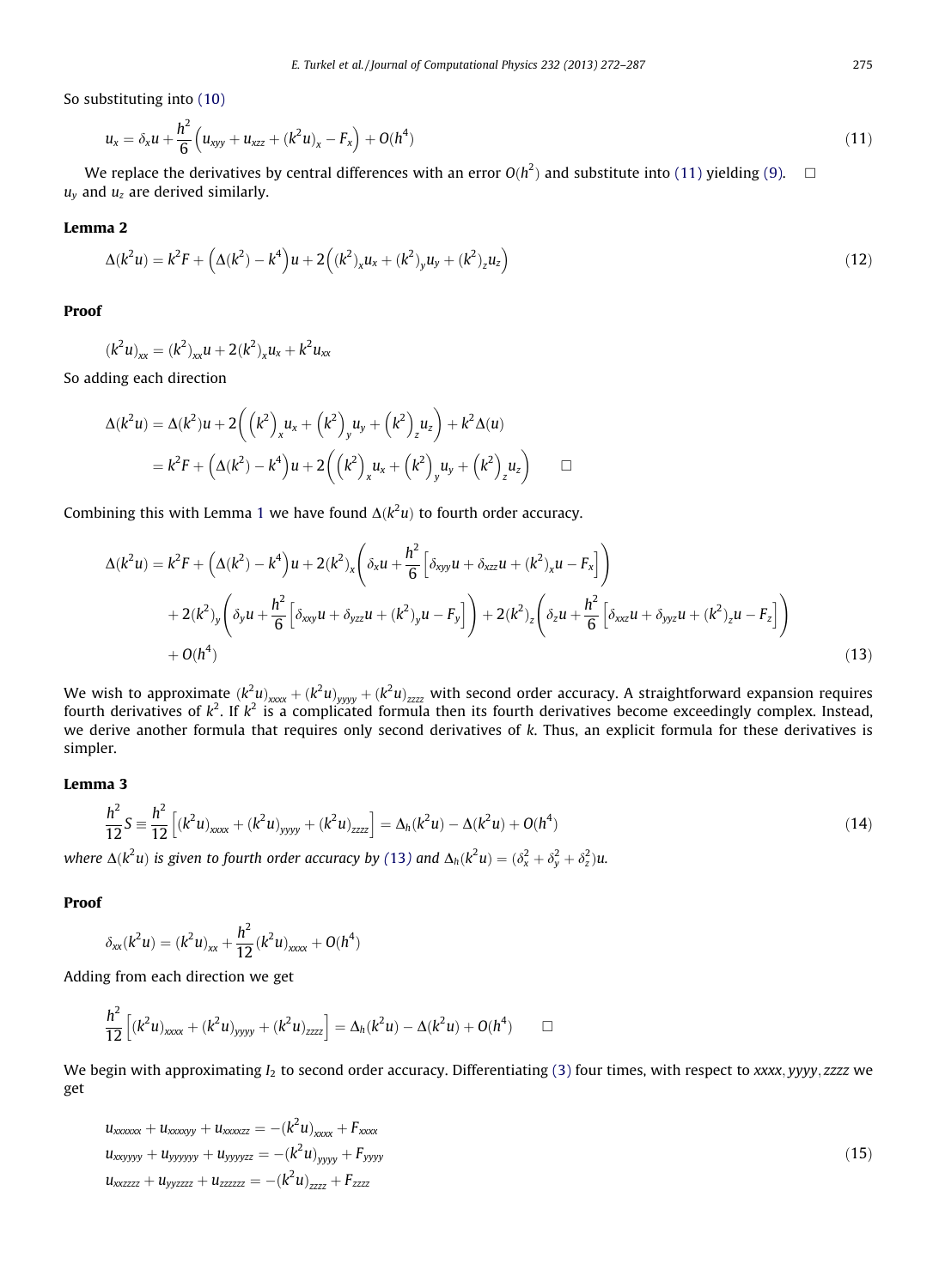Adding we get

$$
I_2 \equiv u_{xxxxx} + u_{yyyyy} + u_{zzzzz}
$$
  
= - (u\_{xxxxy} + u\_{xxxxzz} + u\_{xyyyy} + u\_{yyyzz} + u\_{xzzzz} + u\_{yyzzz}) - [(k^2u)\_{xxxx} + (k^2u)\_{yyy} + (k^2u)\_{zzzz}]   
+ [F\_{xxxx} + F\_{yyyy} + F\_{zzz}] (16)

Differentiating the Helmholtz equation with respect to xxyy, xxzz, yyzz, we have

$$
u_{xxxxxyy} + u_{xxyyyy} + u_{xxyyzz} = -(k^2 u)_{xxyy} + F_{xxyy}
$$
  
\n
$$
u_{xxxxzz} + u_{xxyyzz} + u_{xxzzzz} = -(k^2 u)_{xxzz} + F_{xxzz}
$$
  
\n
$$
u_{xxyyzz} + u_{yyyyzz} + u_{yyzzzz} = -(k^2 u)_{yyzz} + F_{yyzz}
$$

Adding these 3 equations we get

$$
u_{xxxxyy} + u_{xxxxzz} + u_{xxyyyy} + u_{yyyyzz} + u_{xxzzzz} + u_{yyzzzz} = -3u_{xxyyzz} - [(k^2u)_{xxyy} + (k^2u)_{xxzz} + (k^2u)_{yyzz}] + [F_{xxyy} + F_{xzzz} + F_{yyzz}]
$$
  
= -3u\_{xxyyzz} - Q + O(h<sup>2</sup>) (17)

Inserting (16) and (17) into [\(7\)](#page-2-0) we get

$$
I_2 \equiv u_{xxxxx} + u_{yyyyyy} + u_{zzzzz} = 3 u_{xxyyzz} + Q - S + \left[F_{xxxx} + F_{yyyy} + F_{zzzz}\right]
$$

and so

$$
\frac{h^4}{360}I_2 = \frac{h^4}{120} \delta_{xx} \delta_{yy} \delta_{zz} u + \frac{h^4}{360} \left( Q + \left[ F_{xxxx} + F_{yyyy} + F_{zzzz} \right] \right) - \frac{h^2}{30} \frac{h^2}{12} S + O(h^6) \n= \frac{h^4}{120} \delta_{xx} \delta_{yy} \delta_{zz} u + \frac{h^4}{360} \left( \delta_{xx} \delta_{yy} + \delta_{xx} \delta_{zz} + \delta_{yy} \delta_{zz} \right) (k^2 u) - \frac{h^2}{30} \frac{h^2}{12} S \n+ \frac{h^4}{360} \left[ F_{xxxx} + F_{yyyy} + F_{zzzz} - F_{xxyy} - F_{xxzz} - F_{yyzz} \right] + O(h^6)
$$
\n(18)

In Lemma [3](#page-3-0) we have found  $\frac{h^2}{12}S = (\delta_{xx} + \delta_{yy} + \delta_{zz})(k^2u) - \Delta(k^2u) + O(h^4)$ . So combining we get

$$
\frac{h^4}{360}I_2 = \frac{h^4}{120}\delta_{xx}\delta_{yy}\delta_{zz}u + \frac{h^4}{360}(\delta_{xx}\delta_{yy} + \delta_{xx}\delta_{zz} + \delta_{yy}\delta_{zz})(k^2u) - \frac{h^2}{30}(\delta_{xx} + \delta_{yy} + \delta_{zz})(k^2u) + \frac{h^2}{30}\Delta(k^2u) + \frac{h^4}{360}[F_{xxxx} + F_{yyy} + F_{zzzz} - F_{xxy} - F_{xzz} - F_{yyzz}] + O(h^6)
$$
\n(19)

We next consider

$$
I_1 = u_{xxxx} + u_{yyy} + u_{zzzz}
$$

which we need to fourth order accuracy. Differentiating the Helmholtz equation twice with respect to xx, yy, zz respectively, we get

$$
u_{xxxx} + u_{xxyy} + u_{xzzz} = -(k^2 u)_{xx} + F_{xx}
$$
  
\n
$$
u_{xxyy} + u_{yyyy} + u_{yyzz} = -(k^2 u)_{yy} + F_{yy}
$$
  
\n
$$
u_{xxzz} + u_{yyzz} + u_{zzzz} = -(k^2 u)_{zz} + F_{zz}
$$

Adding we get

$$
I_1 = u_{xxxx} + u_{yyyy} + u_{zzzz} = -2(u_{xxyy} + u_{xxzz} + u_{yyzz}) - \Delta(k^2 u) + \Delta F
$$

But

$$
\delta_{xx}\delta_{yy}u=u_{xxyy}+\frac{h^2}{12}(u_{xxxxyy}+u_{xxyyyy})+O(h^4)
$$

and so adding each direction

$$
(\delta_{xx}\delta_{yy}+\delta_{xx}\delta_{zz}+\delta_{yy}\delta_{zz})u=u_{xxyy}+u_{xxzz}+u_{yyzz}+\frac{h^2}{12}(u_{xxxxyy}+u_{xxyyyy}+u_{xxxzz}+u_{xxzzzz}+u_{yyyyzz}+u_{yyzzzz})+O(h^4)
$$

But from Eq. (17) we have

$$
u_{xxxxyy} + u_{xxxxzz} + u_{xxyyyy} + u_{yyyyzz} + u_{xzzzz} + u_{yyzzzz} = -3u_{xxyyzz} - [(k^2u)_{xxy} + (k^2u)_{xzz} + (k^2u)_{yyzz}] + [F_{xxy} + F_{xzz} + F_{yyzz}]
$$
  
= 
$$
-3\delta_{xx}\delta_{yy}\delta_{zz}u - Q + O(h^2)
$$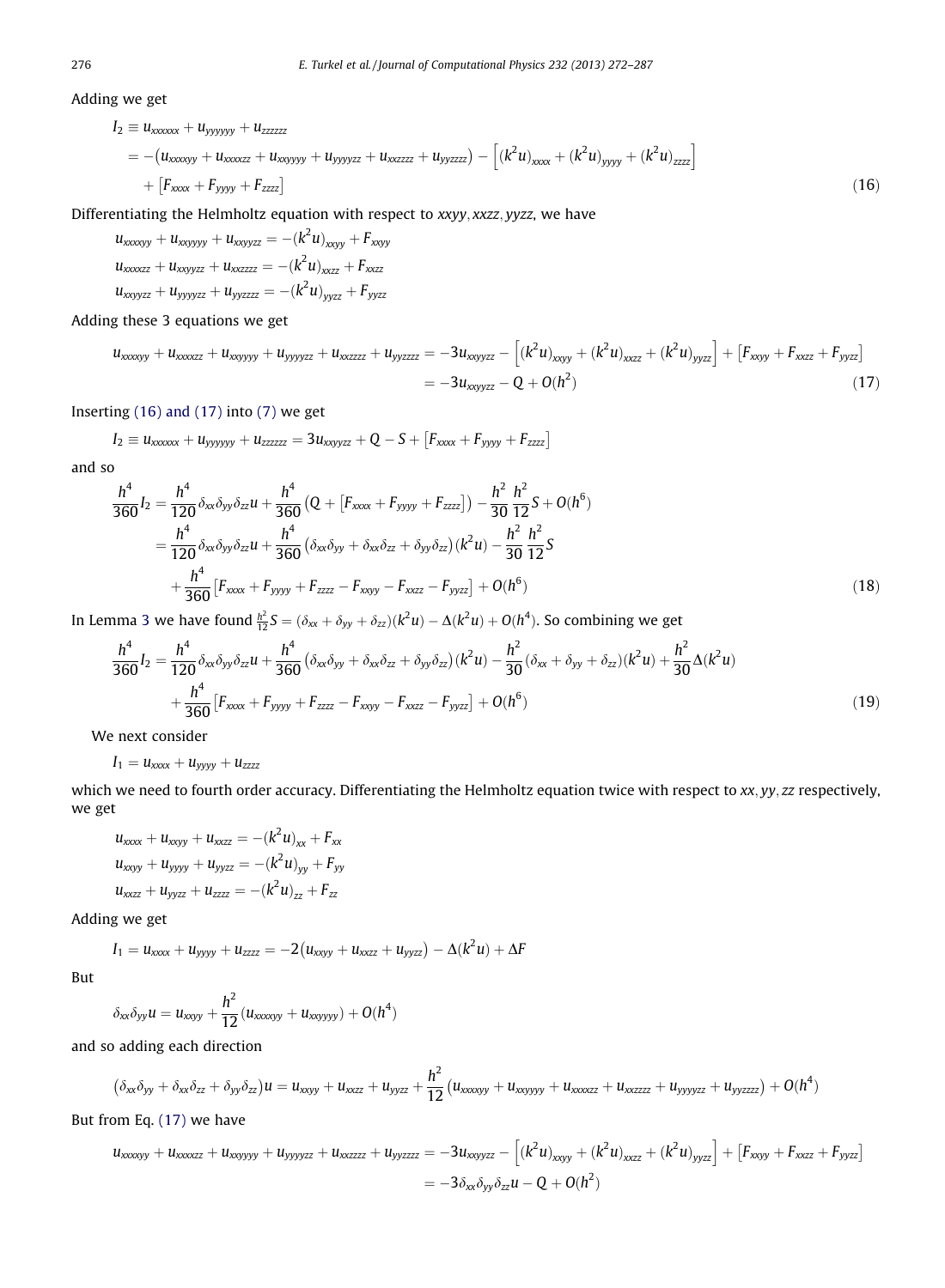So

$$
u_{xxyy} + u_{xxz} + u_{yyzz} = (\delta_{xx}\delta_{yy} + \delta_{xx}\delta_{zz} + \delta_{yy}\delta_{zz})u + \frac{h^2}{4}\delta_{xx}\delta_{yy}\delta_{zz}u + \frac{h^2}{12}Q + O(h^4)
$$

Thus,

$$
I_1 = -2(\delta_{xx}\delta_{yy} + \delta_{xx}\delta_{zz} + \delta_{yy}\delta_{zz})u - \frac{h^2}{2}\delta_{xx}\delta_{yy}\delta_{zz}u - \frac{h^2}{6}Q - \Delta(k^2u) + \Delta F + O(h^4)
$$
\n(20)

We have found already [\(13\)](#page-3-0)  $\Delta(k^2u)$  to fourth order accuracy. So we have found  $I_1$  and  $I_2$  to their necessary accuracy. We also have  $I_1$  to second order

$$
I_1 = -2(\delta_{xx}\delta_{yy} + \delta_{xx}\delta_{zz} + \delta_{yy}\delta_{zz})u - \Delta_h(k^2u) - k^2F + \Delta F + O(h^2)
$$
\n(21)

So the Helmholtz equation approximated to fourth order accuracy is given by

$$
\Delta_h u + k^2 u + \frac{h^2}{12} \left[ \Delta_h (k^2 u) + 2 (\delta_{xx} \delta_{yy} + \delta_{xx} \delta_{zz} + \delta_{yy} \delta_{zz}) u \right] = F + \frac{h^2}{12} \Delta F \tag{22}
$$

Adding (20) and (19) we have

$$
\frac{h^2}{12}I_1 + \frac{h^4}{360}I_2 = -\frac{h^2}{6}(\delta_{xx}\delta_{yy} + \delta_{xx}\delta_{zz} + \delta_{yy}\delta_{zz})u - \frac{h^2}{30}(\delta_{xx} + \delta_{yy} + \delta_{zz})(k^2u) - \frac{h^2}{20}\Delta(k^2u) - \frac{h^4}{30}\delta_{xx}\delta_{yy}\delta_{zz}u
$$

$$
-\frac{h^4}{90}(\delta_{xx}\delta_{yy} + \delta_{xx}\delta_{zz} + \delta_{yy}\delta_{zz})(k^2u) + \frac{h^2}{12}\Delta F + \frac{h^4}{360}[F_{xxxx} + F_{yyy} + F_{zzzz}] + \frac{h^4}{90}[F_{xxy} + F_{xzz} + F_{yyzz}]
$$

$$
+ O(h^6)
$$

Thus, the Helmholtz equation  $Lu=f$  is approximated by  $L_hu-\left(\frac{h^2}{12}I1+\frac{h^4}{360}I_2\right)+O(h^6)=F.$  Multiplying by  $h^2$  yields

$$
h^{2}(\delta_{xx} + \delta_{yy} + \delta_{zz})\left(1 + \frac{k^{2}h^{2}}{30}\right)u + k^{2}h^{2}u + \frac{h^{4}}{6}(\delta_{xx}\delta_{yy} + \delta_{xx}\delta_{zz} + \delta_{yy}\delta_{zz})\left(1 + \frac{k^{2}h^{2}}{15}\right)u + \frac{h^{4}}{20}\Delta(k^{2}u) + \frac{h^{6}}{30}\delta_{xx}\delta_{yy}\delta_{zz}u
$$
  
= 
$$
h^{2}\left[F + \frac{h^{2}}{12}\Delta F + \frac{h^{4}}{360}(F_{xxxx} + F_{yyy} + F_{zzzz}) + \frac{h^{4}}{90}(F_{xxyy} + F_{xzz} + F_{yyzz})\right] + O(h^{8})
$$
(23)

where

$$
h^{4} \Delta(k^{2} u) = h^{4} \left[ k^{2} F + \left( \Delta(k^{2}) - k^{4} \right) u \right] + 2(k^{2})_{x} h^{3} \left( h \delta_{x} u + \frac{h^{3}}{6} \left[ \delta_{xyy} u + \delta_{xzz} u + \delta_{x} (k^{2} u) - F_{x} \right] \right) + 2(k^{2})_{y} h^{3} \left( h \delta_{y} u + \frac{h^{3}}{6} \left[ \delta_{xxy} u + \delta_{yzz} u + \delta_{y} (k^{2} u) - F_{y} \right] \right) + 2(k^{2})_{z} h^{3} \left( h \delta_{z} u + \frac{h^{3}}{6} \left[ \delta_{xxz} u + \delta_{yyz} u + \delta_{z} (k^{2} u) - F_{z} \right] \right) + O(h^{8})
$$
(24)

This contains terms that depend on F that need to be transferred to the right hand side of the equation. Thus, we require the first derivatives of kand  $\Delta(k^2)$  either analytically or computationally to fourth order accuracy. We also require fourth derivatives of F either analytically or with fourth order accuracy.

We now rewrite (23) in terms of the points (9 in 2D and 27 in 3D) in the stencil. To simplify the notation we note that all the terms except for parts of  $\Delta(k^2u)$  are in self-adjoint form even on the discrete level to sixth order accuracy. However, parts of  $\Delta (k^2 u)$  are discretely self-adjoint only to fourth order accuracy but lose that property for the sixth order accuracy which will complicate the formulae. Hence, we split our discretization into two parts, A represents the self-adjoint portion while B represents the non-self-adjoint part. Define:

$$
A = h^{2}(\delta_{xx} + \delta_{yy} + \delta_{zz})\left(1 + \frac{k^{2}h^{2}}{30}\right)u + k^{2}h^{2}u + \frac{h^{4}}{6}(\delta_{xx}\delta_{yy} + \delta_{xx}\delta_{zz} + \delta_{yy}\delta_{zz})\left(1 + \frac{k^{2}h^{2}}{15}\right)u + \frac{h^{6}}{30}\delta_{xx}\delta_{yy}\delta_{zz}u + \frac{h^{4}}{20}\left[\left(\Delta(k^{2}) - k^{4}\right)u\right]
$$
\n
$$
B = \frac{2h^{3}}{20}\left[\left(k^{2}\right)_{x}\left(h\delta_{x}u + \frac{h^{3}}{6}\left[\delta_{xy}u + \delta_{xz}u + \delta_{x}(k^{2}u)\right]\right) + \left(k^{2}\right)_{y}\left(h\delta_{y}u + \frac{h^{3}}{6}\left[\delta_{xx}u + \delta_{yz}u + \delta_{y}(k^{2}u)\right]\right) + \left(k^{2}\right)_{z}\left(h\delta_{z}u + \frac{h^{3}}{6}\left[\delta_{xx}u + \delta_{yy}u + \delta_{z}(k^{2}u)\right]\right)
$$
\n
$$
(26)
$$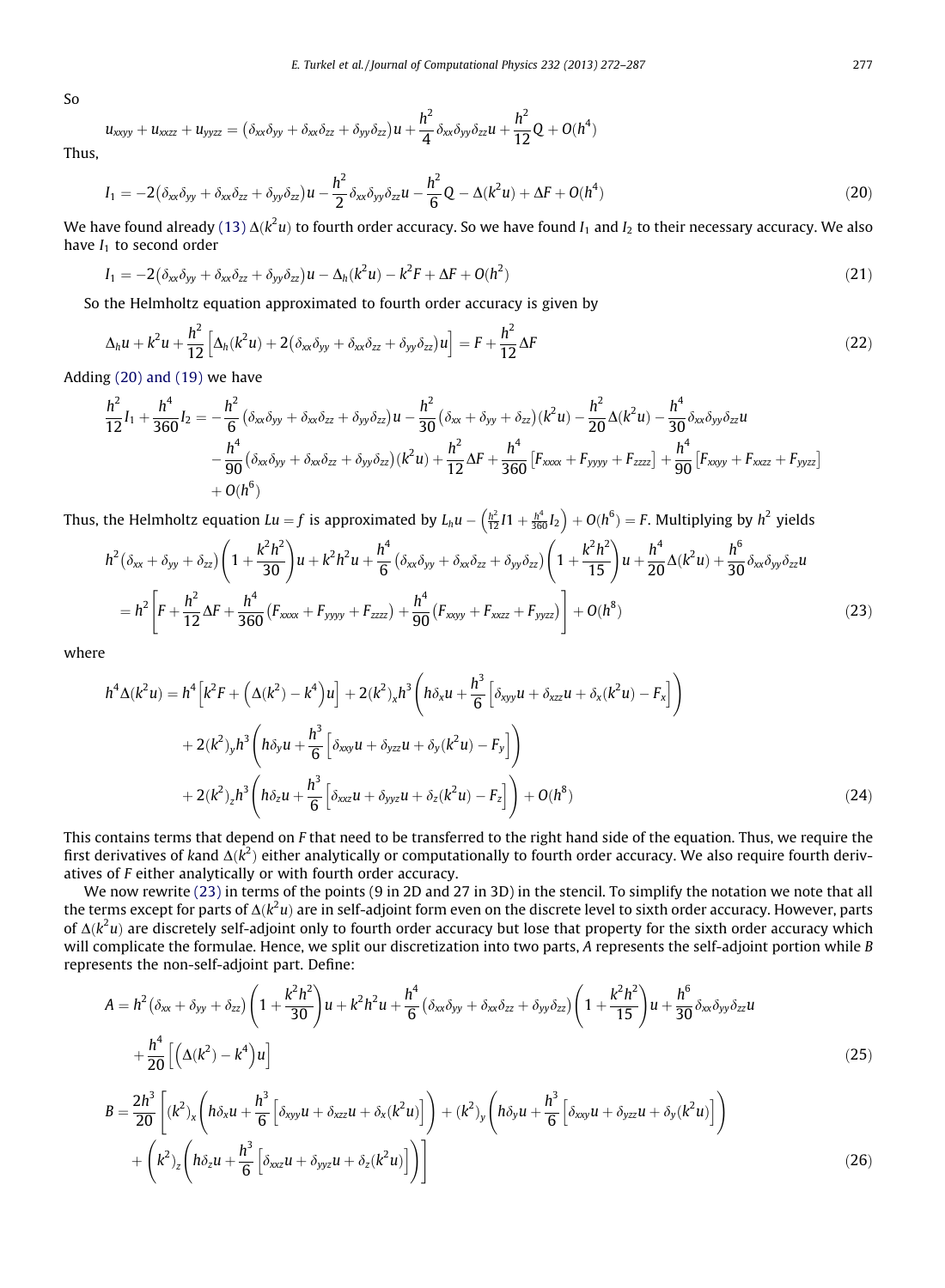278 E. Turkel et al. / Journal of Computational Physics 232 (2013) 272–287

$$
RHS = h^2 \left\{ \left( 1 - \frac{k^2 h^2}{20} \right) F + \frac{h^2}{12} \Delta F + \frac{h^4}{360} (F_{xxxx} + F_{yyy} + F_{zzzz}) + \frac{h^4}{90} (F_{xyy} + F_{xzz} + F_{yyzz}) + \frac{h^4}{60} \left[ (k^2)_x F_x + (k^2)_y F_y + (k^2)_z F_z \right] \right\}
$$
(27)

Our final equation is then

 $A + B = RHS$ 

We first rewrite A in stencil notation.

 $A_{cc}$  is the coefficient of the 8 corner points  $(i + 1, j + 1, k + 1), (i - 1, j + 1, k + 1), (i + 1, j - 1, k + 1), (i - 1, j - 1, k + 1),$  $(i + 1, j + 1, k - 1), (i - 1, j + 1, k - 1), (i + 1, j - 1, k - 1), (i - 1, j - 1, k - 1)$ 

 $A_{sc}$  is the coefficient of the 12 corner-side points  $(i + 1, j, k + 1), (i - 1, j, k + 1), (i, j + 1, k + 1), (i, j - 1, k + 1),$  $(i + 1, j, k - 1), (i - 1, j, k - 1), (i, j + 1, k - 1), (i, j - 1, k - 1),$  $(i + 1, j + 1, k), (i - 1, j + 1, k), (i + 1, j - 1, k), (i - 1, j - 1, k)$ 

 $A_{ss}$  is the coefficient of the 6 immediate neighbors

 $(i + 1, j, k), (i - 1, j, k), (i, j + 1, k), (i, j - 1, k), (i, j, k + 1), (i, j, k - 1)$ 

 $A_0$  the coefficient of the center point  $(i, j, k)$ . Then we have

$$
A_0 = -\frac{64}{15} + \frac{14k^2h^2}{15} - \frac{k^4h^4}{20} + \frac{h^4}{20}\Delta(k^2)
$$
  

$$
A_{ss} = \frac{7}{15} - \frac{k^2h^2}{90} \quad A_{sc} = \frac{1}{10} + \frac{k^2h^2}{90} \quad A_{cc} = \frac{1}{30}
$$
 (28)

We strongly stress that the various points in the corner and side do not have the same coefficients since the  $k^2$  that appears is evaluated at the appropriate stencil point.

For B we do not have a self-adjoint form and so we need to give explicitly all the coefficients. So

$$
B = \frac{(k^2)_x h^3}{20} \left[ \left( \frac{1}{3} + \frac{k^2 h^2}{6} \right) u_{i+1,j,k} - \left( \frac{1}{3} + \frac{k^2 h^2}{6} \right) u_{i-1,j,k} + \frac{1}{6} (u_{i+1,j+1,k} + u_{i+1,j-1,k} + u_{i+1,j,k+1} + u_{i+1,j,k-1} - u_{i-1,j+1,k} - u_{i-1,j-1,k} - u_{i-1,j,k+1} - u_{i-1,j,k-1}) \right] + \frac{(k^2)_y h^3}{20} \left[ \left( \frac{1}{3} + \frac{k^2 h^2}{6} \right) u_{i,j+1,k} - \left( \frac{1}{3} + \frac{k^2 h^2}{6} \right) u_{i,j-1,k} + \frac{1}{6} (u_{i+1,j+1,k} + u_{i-1,j+1,k} + u_{i,j+1,k+1} + u_{i,j+1,k-1} - u_{i+1,j-1,k} - u_{i-1,j-1,k} - u_{i,j-1,k+1} - u_{i,j-1,k-1}) \right] + \frac{(k^2)_z h^3}{20} \left[ \left( \frac{1}{3} + \frac{k^2 h^2}{6} \right) u_{i,j,k+1} - \left( \frac{1}{3} + \frac{k^2 h^2}{6} \right) u_{i,j,k-1} + \frac{1}{6} (u_{i+1,j,k+1} + u_{i-1,j,k+1} + u_{i,j+1,k+1} - u_{i+1,j,k-1} - u_{i+1,j,k-1} - u_{i,j+1,k-1} - u_{i,j-1,k-1}) \right] \tag{29}
$$

Note, that for k constant  $B=0$  and in (28)  $\Delta(k^2)=0$ . Reorganizing into the additions to  $A_0,A_{ss},A_{sc},A_{cc}$  we get

$$
B_0 = 0 \tag{30}
$$

$$
B_{ss} = \frac{(k^2)_x h^3}{20} \left[ \left( \frac{1}{3} + \frac{k^2 h^2}{6} \right) u_{i+1,j,k} - \left( \frac{1}{3} + \frac{k^2 h^2}{6} \right) u_{i-1,j,k} \right] + \frac{(k^2)_y h^3}{20} \left[ \left( \frac{1}{3} + \frac{k^2 h^2}{6} \right) u_{i,j+1,k} - \left( \frac{1}{3} + \frac{k^2 h^2}{6} \right) u_{i,j-1,k} \right] + \frac{(k^2)_z h^3}{20} \left[ \left( \frac{1}{3} + \frac{k^2 h^2}{6} \right) u_{i,j,k+1} - \left( \frac{1}{3} + \frac{k^2 h^2}{6} \right) u_{i,j,k-1} \right] B_{sc} = \frac{h^3}{120} \left[ \left( (k^2)_x + (k^2)_y \right) u_{i+1,j+1,k} + \left( (k^2)_x + (k^2)_z \right) u_{i+1,j,k+1} + \left( (k^2)_y + (k^2)_z \right) u_{i,j+1,k+1} + \left( (k^2)_x - (k^2)_y \right) u_{i-1,j,k+1} \right] - \left( (k^2)_x - (k^2)_z \right) u_{i,j-1,k+1} - \left( (k^2)_y - (k^2)_z \right) u_{i,j+1,k-1} - \left( (k^2)_x - (k^2)_y \right) u_{i-1,j,k-1} - \left( (k^2)_x - (k^2)_z \right) u_{i-1,j,k+1} \right] - \left( (k^2)_y - (k^2)_z \right) u_{i,j-1,k+1} - \left( (k^2)_x + (k^2)_y \right) u_{i-1,j-1,k} - \left( (k^2)_x + (k^2)_z \right) u_{i-1,j,k-1} - \left( (k^2)_y + (k^2)_z \right) u_{i,j-1,k-1} \right]
$$

 $B_{cc} = 0$ 

If we eliminate the  $O(h^6)$  we get a fourth order accurate scheme. In this case  $A_{cc}=0$  and the stencil contains only 21 points instead of 27. Similarly *B* greatly simplifies and in particular  $B_{sc} = 0$ .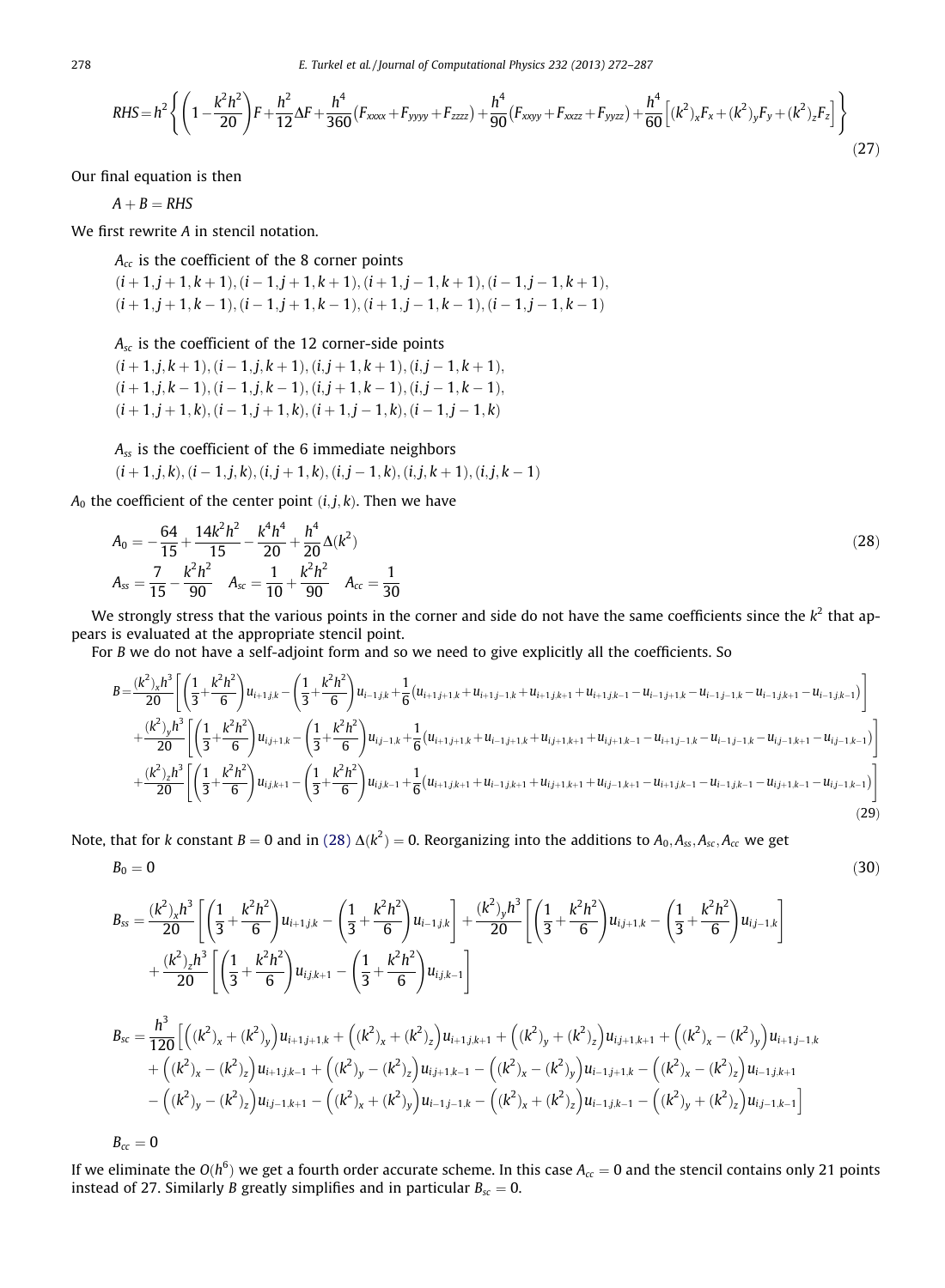In two dimensions we have only the corner points  $A_c$  and the side points  $A_s$  and this reduces to

$$
A_c = \frac{1}{6} + \frac{k^2 h^2}{90} \quad A_s = \frac{2}{3} + \frac{k^2 h^2}{90} \quad A_0 = -\frac{10}{3} + \frac{41k^2 h^2}{45} - \frac{k^4 h^4}{20} + \frac{h^4}{20} \Delta(k^2)
$$
(31)

and

$$
B_0 = 0 \tag{32}
$$

$$
B_c = \frac{h^3}{120} \left[ \left( (k^2)_x + (k^2)_y \right) u_{i+1,j+1} + \left( (k^2)_x - (k^2)_y \right) u_{i+1,j-1} - \left( (k^2)_x - (k^2)_y \right) u_{i-1,j+1} - \left( (k^2)_x + (k^2)_y \right) u_{i-1,j-1} \right]
$$
  
\n
$$
B_s = \frac{h^3}{20} \left[ (k^2)_x \left( \frac{k^2 h^2}{6} + \frac{2}{3} \right) u_{i+1,j} - (k^2)_x \left( \frac{k^2 h^2}{6} + \frac{2}{3} \right) u_{i-1,j} + (k^2)_y \left( \frac{k^2 h^2}{6} + \frac{2}{3} \right) u_{i,j+1} - (k^2)_y \left( \frac{k^2 h^2}{6} + \frac{2}{3} \right) u_{i,j-1} \right]
$$

As before  $k^2$  is evaluated at the appropriate stencil point. However, the derivatives  $(k^2)_x,(k^2)_y,(k^2)_z,\Delta(k^2)$  are evaluated at the center point of the stencil  $(i, j, k)$ .

Note,

- For constant  $k$  we do not need the formulae for the first derivative  $(9)$ .
- $\bullet$  For constant k this formula is different from those in [\[20,24,25\]](#page-15-0) but the difference is of higher order.
- Because of the term  $\delta_{xx}\delta_{yy}\delta_{zz}u$  there are terms in three dimensions that have no two dimensional counterpart.

#### 3. Boundary conditions

When a Dirichlet boundary condition is imposed then the previous formulae can be used at all interior points. For Neumann boundary conditions, when k is constant, a fourth order accurate technique was developed in [\[22\]](#page-15-0). We now develop a sixth order accurate method for a Neumann condition  $u_x = g(v, z)$  when g has at least 3 continuous derivatives in y and z. Similar formulae hold in the other directions. To be specific, we consider the coordinate line  $i = 0$  and introduce a ghost point  $i = -1$  (for ease of notation we omit the j, k indexes). At the boundary  $i = 0$  we specify both the Helmholtz equation and the Neumann boundary condition. Furthermore, we take tangential derivatives of the Neumann boundary condition. This offers a considerably more straightforward venue (compared to [\[20\]\)](#page-15-0) toward removing all higher order derivatives from the truncation error expansion in the approximation of the boundary condition. We have:

$$
u_{xx} + u_{yy} + u_{zz} + k^2 u = F
$$
  
\n
$$
\frac{u_{i+1} - u_{i-1}}{2h} = u_x + \frac{h^2}{6} u_{xxx} + \frac{h^4}{120} u_{xxxxx}
$$
  
\n
$$
u_{xxxx} = -u_{xyy} - u_{xzz} - k^2 u_x - (k^2)_x u + F_x
$$
  
\n
$$
u_{xxxxx} = -(u_{xxxyy} + u_{xxzz}) - k^2 u_{xxx} - 3(k^2)_x u_{xx} - 3(k^2)_{xx} u_x - (k^2)_{xxx} u + F_{xxx} = u_{xyyyy} + 2u_{xyyzz} + u_{xzzz} + (k^2 u)_{xyy}
$$
  
\n
$$
+ (k^2 u)_{xzz} - F_{xyy} - F_{xzz} + k^2 (u_{xyy} + u_{xzz} + k^2 u_x + (k^2)_x u - F_x) - 3(k^2)_x u_{xx} - 3(k^2)_{xx} u_x - (k^2)_{xxx} u + F_{xxx} = u_{xyyyy}
$$
  
\n
$$
+ 2u_{xyyzz} + u_{xzzzz} + (k^2 u_{xyy} + 2(k^2)_y u_{xy} + (k^2)_y u_x + (k^2)_x u_{yy} + 2(k^2)_x u_y + (k^2)_x u_y + (k^2)_x u_y) + (k^2 u_{xzz} + 2(k^2)_z u_{xz} + (k^2)_x u_x + (k^2)_x u_x + (k^2)_x u_x - 3(k^2)_x u_x - 3(k^2)_x u_x - 3(k^2)_x u_x - 3(k^2)_x u_x - 3(k^2)_x u_x - 3(k^2)_x u_x - 3(k^2)_x u_x - 3(k^2)_x u_x - 3(k^2)_x u_x - 3(k^2)_x u_x - 3(k^2)_x u_x - 3(k^2)_x u_x - 3(k^2)_x u_x - 3(k^2)_x u_x - 3(k^2)_x u_x - 3(k^2)_x u_x - 3(k^2)_x u_x - 3(k^2)_x u_x - 3(k^2)_x u_x - 3(k^2)_x u_x - 3(k^2)_x u_x - 3(k^2)_x u_x - 3(k^2)_x u_x - 3(k^2)_x u_x - 3(k^2)_x u_x - 3(k^
$$

Using the Neumann boundary condition  $u_x = g$  and its tangential derivatives we obtain:

$$
u_{xxx} = -g_{yy} - g_{zz} - k^2 g - (k^2)_x u + F_x
$$
  
\n
$$
u_{xxxxx} = g_{yyyy} + 2g_{yyzz} + g_{zzzz} + (k^2 g_{yy} + 2(k^2)_y g_y + (k^2)_y g + (k^2)_x u_{yy} + 2(k^2)_x u_y + (k^2)_x u_y) + (k^2 g_{zz} + 2(k^2)_z g_z
$$
  
\n
$$
+ (k^2)_z g + (k^2)_x u_{zz} + 2(k^2)_x u_z + (k^2)_x u_y) + k^2 (g_{yy} + g_{zz} + k^2 g + (k^2)_x u_y) - 3(k^2)_x u_{xx} - 3(k^2)_x g - (k^2)_x x u_x
$$
  
\n
$$
+ F_{xxx} - F_{xyy} - F_{xzz} - k^2 F_x = g_{yyyy} + 2g_{yyzz} + g_{zzzz} + 2k^2 (g_{yy} + g_{zz}) + 2(k^2)_y g_y + 2(k^2)_z g_z + ((k^2)_y + (k^2)_z)
$$
  
\n
$$
-3(k^2)_{xx} + k^4 g + (k^2)_x (-3u_{xx} + u_{yy} + u_{zz} + k^2 u) + 2(k^2)_{xy} u_y + 2(k^2)_{xz} u_z + ((k^2)_{xy} + (k^2)_{xz} - (k^2)_{xx}) u
$$
  
\n
$$
+ F_{xxx} - F_{xyy} - F_{xzz} - k^2 F_x
$$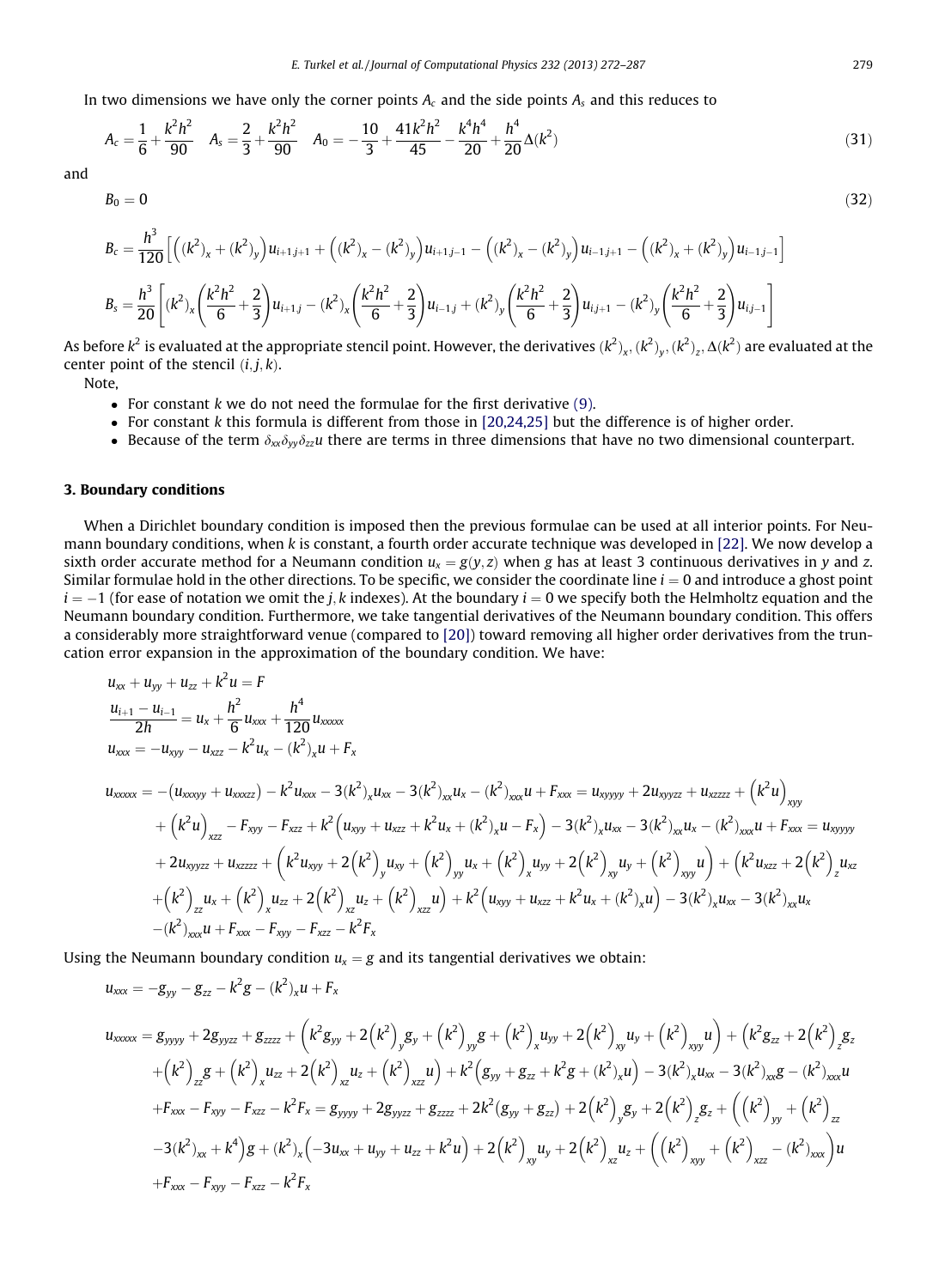<span id="page-8-0"></span>Discretizing, centered at  $(0, i, k)$ , we subsequently get

$$
\delta_x u + \frac{h^2}{6} (k^2)_x u - \frac{h^4}{120} \Big( -3(k^2)_x \delta_{xx} u + (k^2)_x (\delta_{yy} u + \delta_{zz} u) + 2(k^2)_{xy} \delta_y u + 2(k^2)_{xz} \delta_z u + \Big( (k^2)_{xy} + (k^2)_{xz} + k^2(k^2)_x - (k^2)_{xxx} \Big) u \Big)
$$
\n
$$
= g - \frac{h^2}{6} \Big( g_{yy} + g_{zz} + k^2 g - F_x \Big) + \frac{h^4}{120} \Big[ g_{yyyy} + 2g_{yyzz} + g_{zzzz} + 2k^2 (g_{yy} + g_{zz}) + 2(k^2)_{yy} g_y + 2(k^2)_{zz} + \Big( (k^2)_{yy} + (k^2)_{zz} + k^2(k^2)_{yx} + k^4 \Big) g + F_{xxx} - F_{xyy} - F_{xzz} - k^2 F_x \Big]
$$

This yields a stencil of 5 points in 2D and 7 points in 3D for the Neumann boundary points. The matrix is now inverted including the extra artificial line  $i = -1$ , and similarly for other boundaries with a Neumann condition.

We next consider the case that along the right boundary we have a simplified radiation condition of the form

$$
\frac{\partial u}{\partial x} + i\beta u = 0 \quad \text{at } x = x_0 \tag{33}
$$

Radiation boundary conditions are imposed in the far-field where we assume that the medium, and hence k, is constant. Therefore, we choose a constant  $\beta$  in the neighborhood of the right boundary. Furthermore, since the position of the artificial surface is arbitrary we assume that (33) is valid in a layer about  $x_0$ . Hence, we can differentiate (33) in the x direction. We note that having Eq. (33) hold in a layer of finite thickness in the x direction is essentially equivalent to having the solution transition from its domain  $x < x_0$  to a duct with one-way wave propagation for  $x > x_0$ . This, however, does not present a limitation for our subsequent discussion, because we need boundary condition (33) only for methodological purposes to eliminate real eigenvalues, see Section 5.4. We do not necessarily assume that it represents a physical setting.

We approximate the x derivative in  $(33)$  by (dropping the index in the y direction for simplicity)

$$
\frac{u_{N+1} - u_{N-1}}{2h} = \frac{\partial u}{\partial x} + \frac{h^2}{6} \frac{\partial^3 u}{\partial x^3} + \frac{h^4}{120} \frac{\partial^5 u}{\partial x^5} + O(h^6)
$$
\n(34)

where the  $N + 1$ th grid point lies outside the computational domain, and hence is a ghost point. Therefore, we need to eliminate  $u_{N+1}$ . Differentiating (33) several times, we obtain a relation for the third-order and fifth-order derivatives in (34):

$$
\frac{\partial^3 u}{\partial x^3} = (-i\beta)^3 u = i\beta^3 u \quad \frac{\partial^5 u}{\partial x^5} = -i\beta^5 u
$$

Substitution of the above relation into (34) yields

$$
\frac{u_{N+1}-u_{N-1}}{2h}=\frac{\partial u}{\partial x}+\frac{i\beta^3h^2}{6}\left(1-\frac{\beta^2h^2}{20}\right)u_N+O(h^6)
$$

or

$$
\frac{\partial u}{\partial x} = \frac{u_{N+1} - \frac{i\beta^3 h^3}{3} \left(1 - \frac{\beta^2 h^2}{20}\right) u_N - u_{N-1}}{2h} + O(h^6)
$$

and hence from (33) we derive

$$
0 = \frac{\partial u}{\partial x} + i\beta u = \frac{u_{N+1} + 2i\beta h \left(1 - \frac{\beta^2 h^2}{6} + \frac{\beta^4 h^4}{120}\right) u_N - u_{N-1}}{2h} + O(h^6)
$$
\n(35)

This is combined with the discretization of the Helmholtz equation at the N-th grid point (i.e., the right boundary point) to eliminate the  $u_{N+1}$  term (see also [\[10\]](#page-15-0)).

If we wish to use an accurate absorption condition one can introduce a PML. This requires the approximation of an equation with variable coefficients within a generalized self-adjoint form of the Laplacian in 2D:  $\partial_x(a(x, y)\partial_xu) + \partial_y(b(x, y)\partial_yu)$ . This equation can be discretized with fourth order accuracy, see [\[6\]](#page-15-0). Since the accuracy inside the PML is irrelevant, it does not affect the overall global accuracy inside the physical domain (see [\[23\]](#page-15-0)).

## 4. Solver

For three dimensional problems solving directly using Gaussian elimination or some other direct method is not feasible. Hence, we shall use an iterative solver. For the solver, we used the block-parallel CARP-CG algorithm [\[12\]](#page-15-0). It is simple to implement on structured and unstructured grids, and it is particularly useful for linear systems with large off-diagonal elements, including cases with discontinuous coefficients [\[13\]](#page-15-0). On one processor, it is identical to the CGMN algorithm [\[4\]](#page-15-0). CARP-CG has also been successfully used for the high frequency Helmholtz equations [\[14\]](#page-15-0) with high order schemes from [\[15,22,25\]](#page-15-0), but only for constant k in 3D. Note that this algorithm is suitable for both symmetric and non-symmetric systems. The following is a very brief description of CARP-CG; for more details, see [\[12\].](#page-15-0)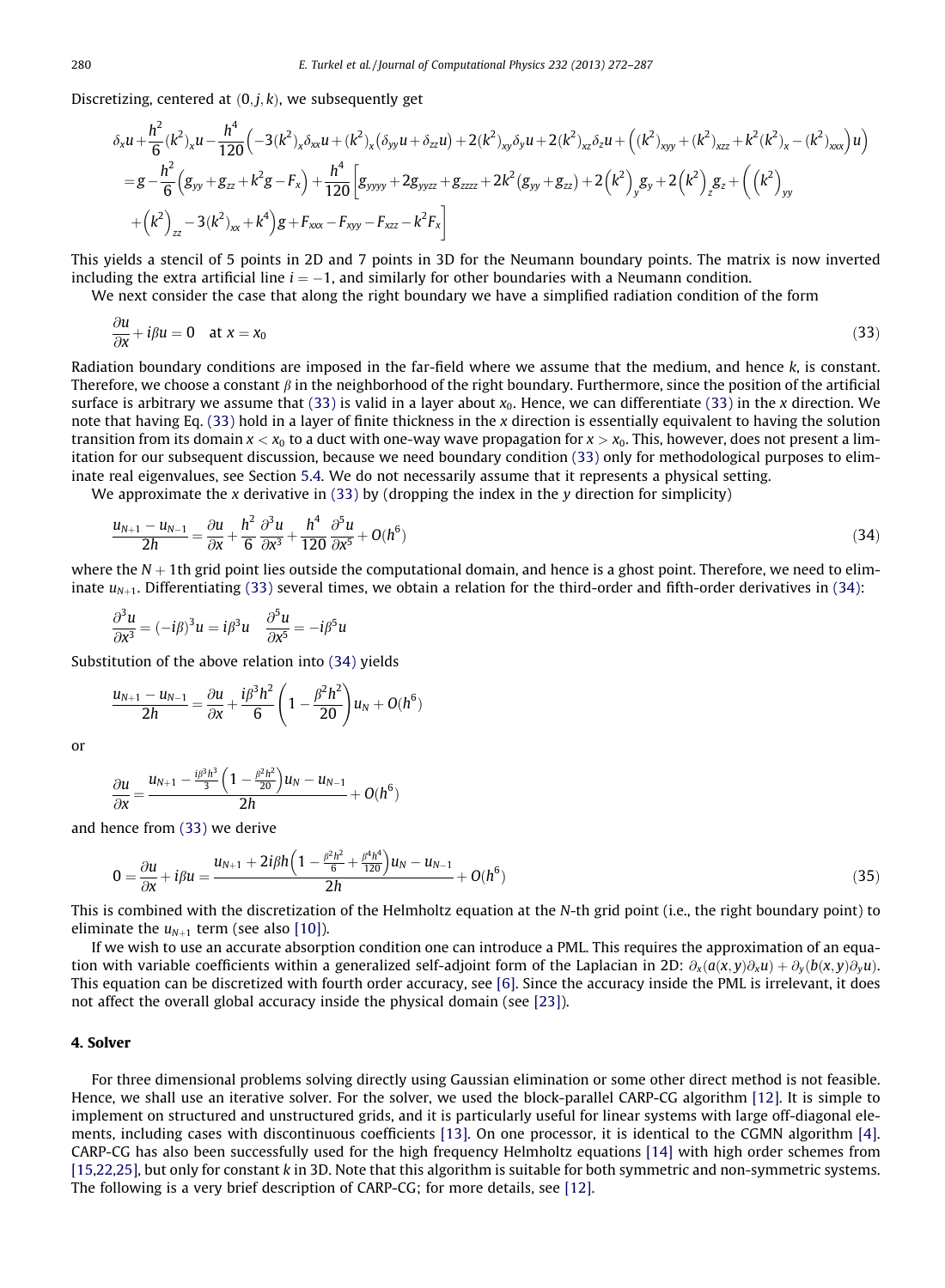CARP-CG is a CG acceleration of CARP (component-averaged row projections) [\[11\],](#page-15-0) which is a block-parallel extension of KACZ – the Kaczmarz algorithm [\[17\]](#page-15-0). KACZ is inherently sequential: starting from an arbitrary initial point, it sweeps through the equations by successively projecting the current iterate towards the hyperplane defined by the next equation. The extent of the projection is determined by the value of a relaxation parameter. It is well known that KACZ is SOR (successive over-relaxation) on the normal equations system  $AA^Ty=b, x=A^T.$ 

CARP divides the equations into blocks (which may overlap) and assigns each block to a processor. Every variable shared by several blocks is copied to all processors whose assigned block of equations contains that variable. The following two steps are then repeated until convergence:

- 1. Operating in parallel, each processor executes a KACZ sweep on the equations of its assigned block. For each shared variable, the processor uses its copy of that variable.
- 2. The new value of every shared variable is obtained by averaging all its copies, and it is then distributed to the processors which share it.

For PDE problems defined over some domain, CARP can be used as a form of domain decomposition, with blocks corresponding to subdomains. This way, shared variables are limited to grid points at subdomain boundaries.

The interesting point about CARP is that in some superspace, it is equivalent to KACZ with cyclic relaxation parameters (i.e., each equation has its own fixed relaxation parameter). This provides a convenient theoretical proof of convergence and enables the CG acceleration of CARP as follows: by running CARP in a double (forward and backward) sweep of the equations, one obtains a symmetric positive semi-definite iteration matrix B (even if the original matrix is nonsymmetric). Thus, CG can be applied to B to obtain CARP-CG. B is never formed explicitly: matvec operations with B are obtained by running CARP in a double sweep. This technique extends the one used in [\[4\]](#page-15-0) to KACZ with cyclic relaxation parameters.

#### 5. Results

We note that in three dimensions a second order accurate scheme requires only a stencil with 7 points. For a fourth order scheme we need 21 points while for the sixth order scheme we require the full compact stencil with 27 points. A Krylov iterative method requires an inner product and so the work increases when the number of points in the stencil increases, even though the stencil remains compact. Thus, a sixth order accurate method should require 2–4 times the number of operations of a second order scheme for the same grid. Alternately, one can use a second order scheme with a mesh about 50% finer in all directions, and then the two algorithms would require about the same storage and computational time per iteration. As will be seen in the results, even when taking this into account, the sixth order method is much more efficient than the second order method. In fact for many three dimensional problems a second order scheme would not give any reasonable results due to memory restrictions on the grid size. This is especially true for high frequencies where, because of the pollution effect, the grid requirement for a second order scheme behaves as  $k^{3/2}$ , while for a sixth order accurate scheme the required grid increases only as  $k^{7/6}$ .

#### 5.1. Setup of the numerical experiments

Tests were run on a Supermicro cluster consisting of 12 nodes connected by an Infiniband network. Each node has two Intel Xeon E5520 quad CPUs running at 2.27 GHz, so the cluster can provide a total of 96 cores. The two CPUs share 8 GB of memory and each has its own 8 MB cache. The cluster runs under Debian Linux, and message passing used the MPICH2 public domain MPI package. For the timing experiments, CARP-CG was run in parallel mode using 12 cores, one from each node. All the experiments were run with  $u^0 = 0$  as the initial estimate, and the relaxation parameter was taken as 1.6.

We used three standard measures of convergence, defined as follows. Let  $u^0, u, u^*$  denote the initial estimate, the current iterate and the analytic solution, respectively. The measures are

• rel-res (the relative residual) is  $||Au - b||_2 / ||Au_0 - b||_2$ .

- $L_2$ -err (the relative  $L_2$  error) is  $||u^* u||_2/||u^*||_2$ .
- **max-err** denotes the maximal component-wise error:  $\max_i |u_i^* u_i|$ .

We consider two and three dimensional problems with nonzero right hand side and known analytic solutions. The examples use the same variable k, with three parameters  $a, b, c$ :

 $k(x) = a - b \sin(cx)$  with  $a > b \ge 0$  (36)

Thus, a and b control the range of values of k, and  $|c|$  controls the number of oscillations of k in the domain. [Fig. 1](#page-10-0) shows a plot of  $k(x)$ .

#### 5.2. Problem 1 (2D)

We consider the Helmholtz equation with the following analytical solution.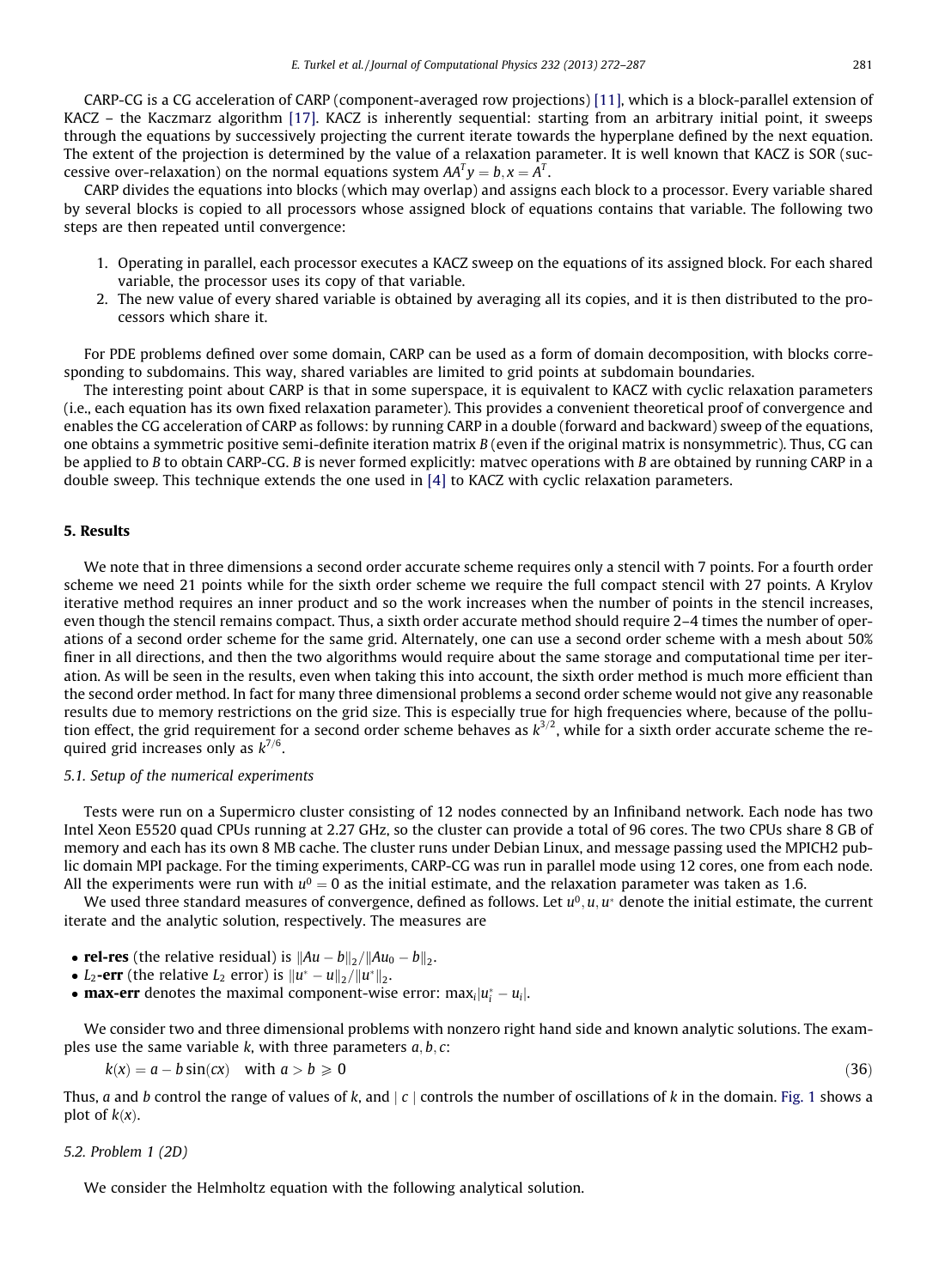<span id="page-10-0"></span>

**Fig. 1.** Plot of  $k(x)$  for  $a = 10$ ,  $b = 9$ ,  $c = 10$ .

$$
u(x,y) = e^{-\frac{k(x)}{c}} \sin(\beta y), \text{ where } \beta = \sqrt{a^2 + b^2}
$$

defined over the domain  $D = \pi \times \pi$ . A 3D plot of  $u(x, y)$  with  $a = 10$ ,  $b = 9$ ,  $c = 10$  is shown in [Fig. 2.](#page-11-0) The right hand side is

$$
Lu = \Delta u + k^2 u = F = -b(2a + c)\sin(cx)e^{-\frac{k(x)}{c}}\sin(\beta y)
$$

Choosing  $c = -2a$  gives us a homogeneous case. For the computations, the derivatives of k and F are evaluated analytically. The number of grid points per wavelength is given by  $N_g = \frac{2\pi}{kh} = \frac{2N}{k}$ . Note that k is the dimensional wave number. Since the length of the domain is  $\pi$ , the non-dimensional wave number is  $\vec{k} = \pi k$ .

We first consider two cases, both with  $c = 10$ , so k has 5 periods as in Fig. 1.

**Case 1a:**  $a = 10$ ,  $b = 4(6 \le k \le 14, 18.85 \le \bar{k} \le 43.98)$ .

**Case 1b:**  $a = 10$ ,  $b = 9(1 \le k \le 19, 3.14 \le \bar{k} \le 59.69)$ .

[Table 1](#page-11-0) shows the results of the second and sixth order accurate schemes for cases 1a and 1b of Problem 1, for various grid sizes. Also shown are the minimal values of  $N_g$  in each case. The second order accurate scheme with a grid of 403  $\times$  403 has an error which is about 5–8 times larger than that of the sixth order accurate scheme with a mesh of 52  $\times$  52 (i.e.  $\frac{1}{60}$ th the number of grid points of the second order scheme).

We now present some plots of the relative residual and error for a third case.

**Case 1c:**  $a = 5$ ,  $b = 2$ ,  $c = 10(3 \le k \le 7, 9.425 \le \bar{k} \le 22)$ .

[Fig. 3](#page-11-0) shows the convergence of the relative residual for Case 1c with a grid of 112  $\times$  112 (the 27  $\times$  27 grid will be explained below). Note that both schemes show a good convergence, with the sixth order scheme being somewhat better.

[Fig. 4](#page-12-0) shows the  $L_2$ -error for Case 1c, with the second and sixth order schemes. We can see that on the 112  $\times$  112 grid, the sixth order scheme produces much better results, even though the relative residual results were not so different. We can only conclude from this that the second order scheme does not model the problem well on this grid, and that relative residual results alone can be misleading. Furthermore, if we are satisfied with an error goal of  $10^{-2}$  (which is the error obtained with the second order scheme), then we can achieve it with the sixth order scheme on a much smaller grid of 27  $\times$  27, in only 0.5% of the time. The fast convergence of the relative residual on this smaller grid is shown in [Fig. 3.](#page-11-0) These results clearly demonstrate the computational advantage of the sixth order scheme over the second order scheme.

#### 5.3. Problem 2 (3D)

Our 3D example uses the same  $k(x)$  as before, but u is extended to three dimensions as follows.

$$
u(x,y) = e^{-\frac{k(x)}{c}} \sin(\beta y) \sin(\gamma z), \text{ where } \beta^2 + \gamma^2 = a^2 + b^2
$$

defined over the domain  $D = \pi \times \pi \times \pi$ . The right hand side is

$$
Lu \equiv \Delta u + k^2 u = F = -b(2a + c)\sin(cx)e^{-\frac{k(x)}{c}}\sin(\beta y)\sin(\gamma z)
$$

The three dimensional example consists of 3 cases.

**Case 2a:**  $a = 10$ ,  $b = 9$ ,  $c = 10$ ,  $\gamma = 9(1 \le k \le 19, 3.14 \le \bar{k} \le 59.69)$ .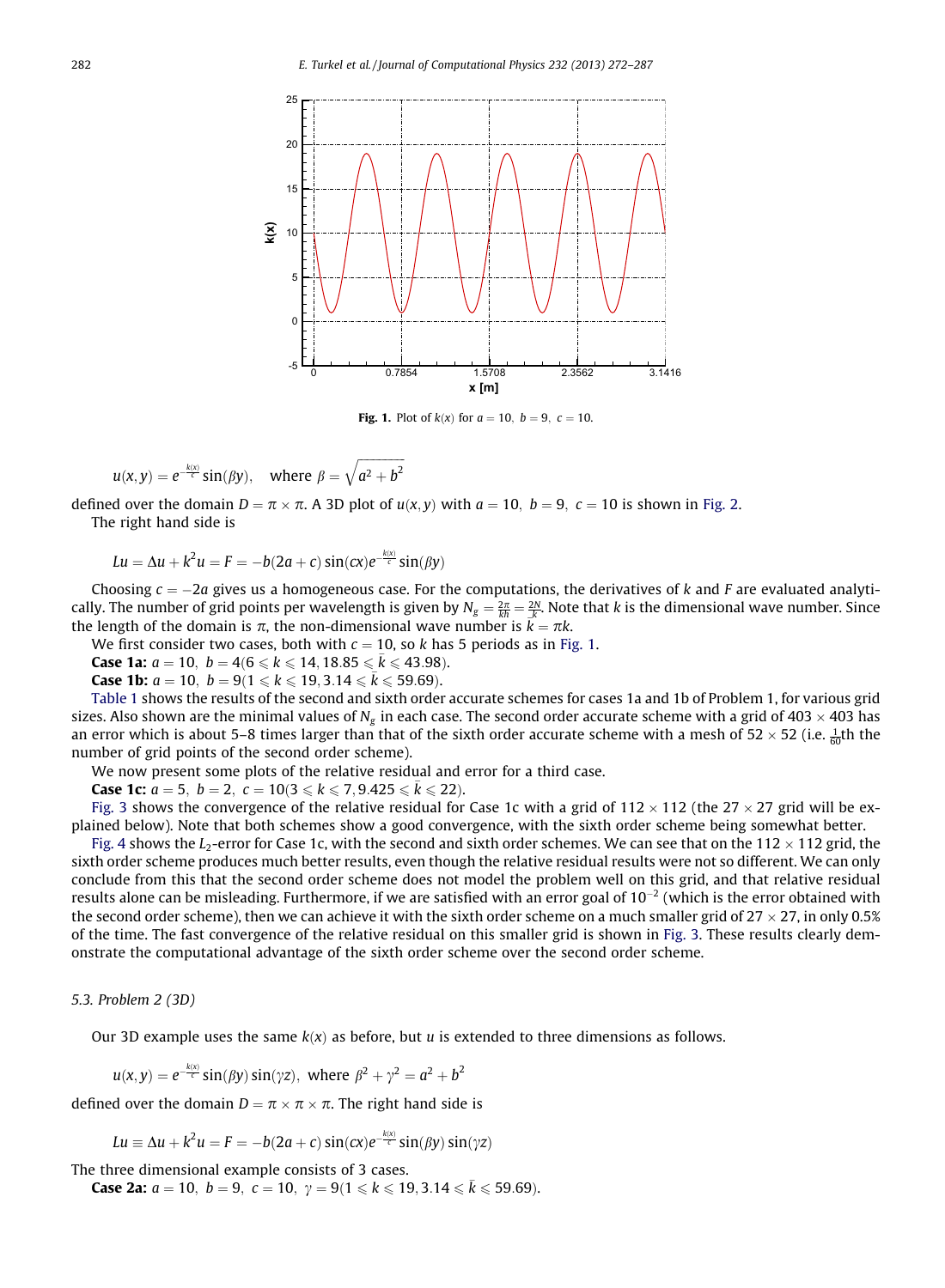<span id="page-11-0"></span>

**Fig. 2.** Plot of  $u(x, y)$  for  $a = 10$ ,  $b = 9$ ,  $c = 10$ .

| <b>Table 1</b>                                                                                                                     |
|------------------------------------------------------------------------------------------------------------------------------------|
| Problem 1 (2D), Cases 1a and 1b: second and sixth order error results for various grid sizes, and the corresponding minimal values |
| of $N_{\sigma}$ .                                                                                                                  |

| a  | b | N   | min $N_g$ | 2nd order   |             | 6th order   |             |
|----|---|-----|-----------|-------------|-------------|-------------|-------------|
|    |   |     |           | $L_2$ -err  | max-err     | $L_2$ -err  | max-err     |
| 10 | 4 | 52  | 7.29      | $2.62E - 1$ | $2.97E - 1$ | $5.19E - 4$ | $5.18E - 4$ |
|    |   | 103 | 14.57     | $6.78E - 2$ | $9.16E - 2$ | $7.94E - 6$ | $8.19E - 6$ |
|    |   | 203 | 28.86     | $1.59E - 2$ | $1.95E - 2$ | $1.31E - 7$ | $1.36E - 7$ |
|    |   | 403 | 57.43     | $3.96E - 3$ | $4.73E - 3$ | $2.11E - 9$ | $2.19E - 9$ |
| 10 | 9 | 52  | 5.37      | $8.29E - 2$ | $1.08E - 1$ | $3.40E - 4$ | $5.29E - 4$ |
|    |   | 103 | 10.74     | $2.08E - 2$ | $2.75E - 2$ | $4.73E - 6$ | $7.59E - 6$ |
|    |   | 203 | 21.26     | $6.95E - 3$ | $1.02E - 2$ | $7.64E - 8$ | $1.25E - 7$ |
|    |   | 403 | 42.32     | $1.68E - 3$ | $2.64E - 3$ | $1.22E - 9$ | $2.00E - 9$ |



Fig. 3. Problem 1 (2D), Case 1c: relative residual for the second and sixth order schemes.

For this case, we compare the efficiency of the second and sixth order schemes in 3D by finding the number of iterations and CPU time required for two predetermined  $L_2$  error goals of 0.01 and 0.001. The results in [Table 2](#page-12-0) show the obvious supe-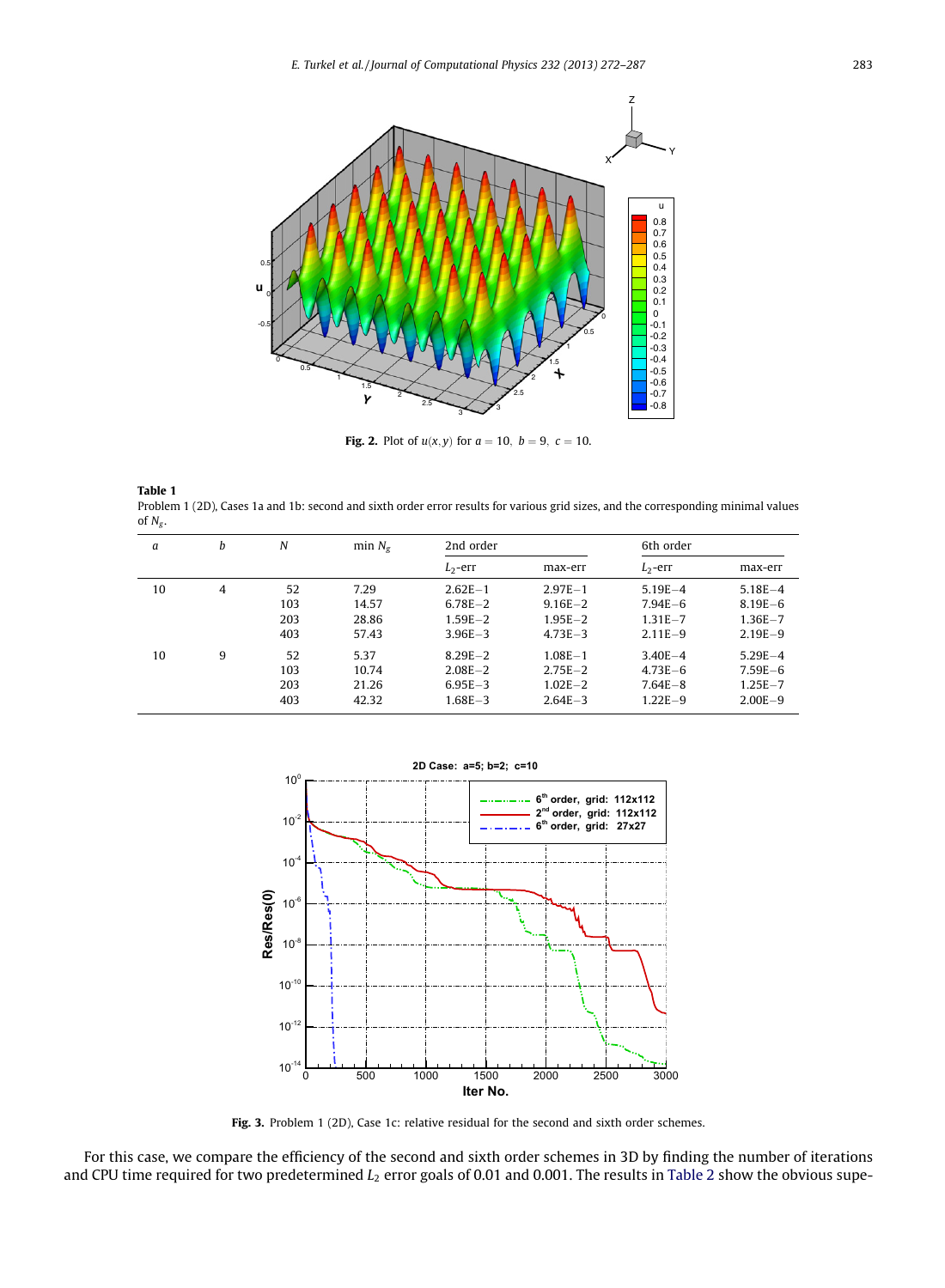<span id="page-12-0"></span>

Fig. 4. Problem 1 (2D), Case 1c:  $L_2$ -error for the second and sixth order schemes.

| Table 2                                                                                                                                      |  |
|----------------------------------------------------------------------------------------------------------------------------------------------|--|
| Problem 2 (3D), Case 2a: comparison of second and sixth order schemes for a fixed error goal. $a = 10$ , $b = 9$ , $c = 10$ , $\gamma = 9$ . |  |

| $L_2$ -err goal | Scheme               | Ν         | min $N_{\varphi}$ | $#$ iter.   | Time $(s)$   | Time ratio |
|-----------------|----------------------|-----------|-------------------|-------------|--------------|------------|
| 0.01            | 2nd ord.<br>6th ord. | 103<br>31 | 10.74<br>3.16     | 540<br>251  | 5.52<br>0.33 | 17         |
| 0.001           | 2nd ord.<br>6th ord. | 333<br>45 | 34.95<br>4.63     | 1970<br>350 | 703<br>1.01  | 696        |

Table 3

Problem 2 (3D), Case 2b: grid sizes, number of iterations and time required to reach two error goals, for  $a = 80$ ,  $b = 40$ ,  $\gamma = 40$ , and various values of the oscillation parameter c. The minimal values of  $N_g$  are also shown.

| $L_2$ -err goal | с  | N    | min $N_{\rm g}$            | $#$ iter. | Time (sec) |
|-----------------|----|------|----------------------------|-----------|------------|
| 0.01            | 10 | 147  | 2.43                       | 10        | 0.85       |
|                 | 50 | 187  | 3.10                       | 26        | 4.31       |
|                 | 70 | 216  | 3.58                       | 137       | 33.4       |
|                 | 80 | 242  | 4.02                       | 425       | 147        |
| 0.001           | 10 | 229  | 3.80                       | 200       | 122        |
|                 | 50 | 266  | 4.42                       | 280       | 289        |
|                 | 70 | 312  | 5.18                       | 893       | 642        |
|                 | 80 | >402 | (See text for explanation) |           |            |

riority of the sixth order scheme with CPU gain factors of about 17 (1% error) and 696 (0.1% error). So the gains are especially impressive for the higher accuracy goal.

**Case 2b:**  $a = 80$ ,  $b = 40$ ,  $\gamma = 40(40 \le k \le 120, 125.66 \le k \le 376.99)$ .

In Table 3 we find the mesh needed to achieve 1% and 0.1% accuracy, for various values of the oscillation parameter c. Also shown are the number of iterations and runtimes, as well as the minimal values of  $N_g$  for each grid size. Only the results for the sixth order scheme are shown because the second order scheme could not achieve the error goals with grids of manageable sizes. Note that for  $c = 10$ , we get 1% accuracy with a grid size of  $N = 147$ , which is less than 2.5 points per wavelength! An important point to observe here is that the number of oscillations of  $k$  (determined by  $c$ ) has a very significant effect on the required grid size and hence on the time to achieve the required goal. There is a very obvious reason for this: the grid should not only sample the waves, but for variable  $k$ , it should also be fine enough to provide a good sampling of  $k$ . For  $c=80$ , our resources did not suffice to reach the error goal of 0.001; the best we could do, with a grid of 402<sup>3</sup>, was to reach an error of 0.001736 in 10,000 iterations, in 267 min.

**Case 2c:** This case consists of one example of variable k (with  $a = 80$ ,  $b = 40$ ,  $\gamma = 60$ ) and three examples of constant valued k (with  $a = 40, 80, 120$  and  $b = 0$ ).  $c = 10$  in all cases, and y is chosen so that  $\gamma \approx \beta$ . A fixed grid of 147<sup>3</sup> was used for all four examples. [Table 4](#page-13-0) shows the  $L<sub>2</sub>$  error values of these four examples. These results show that the error with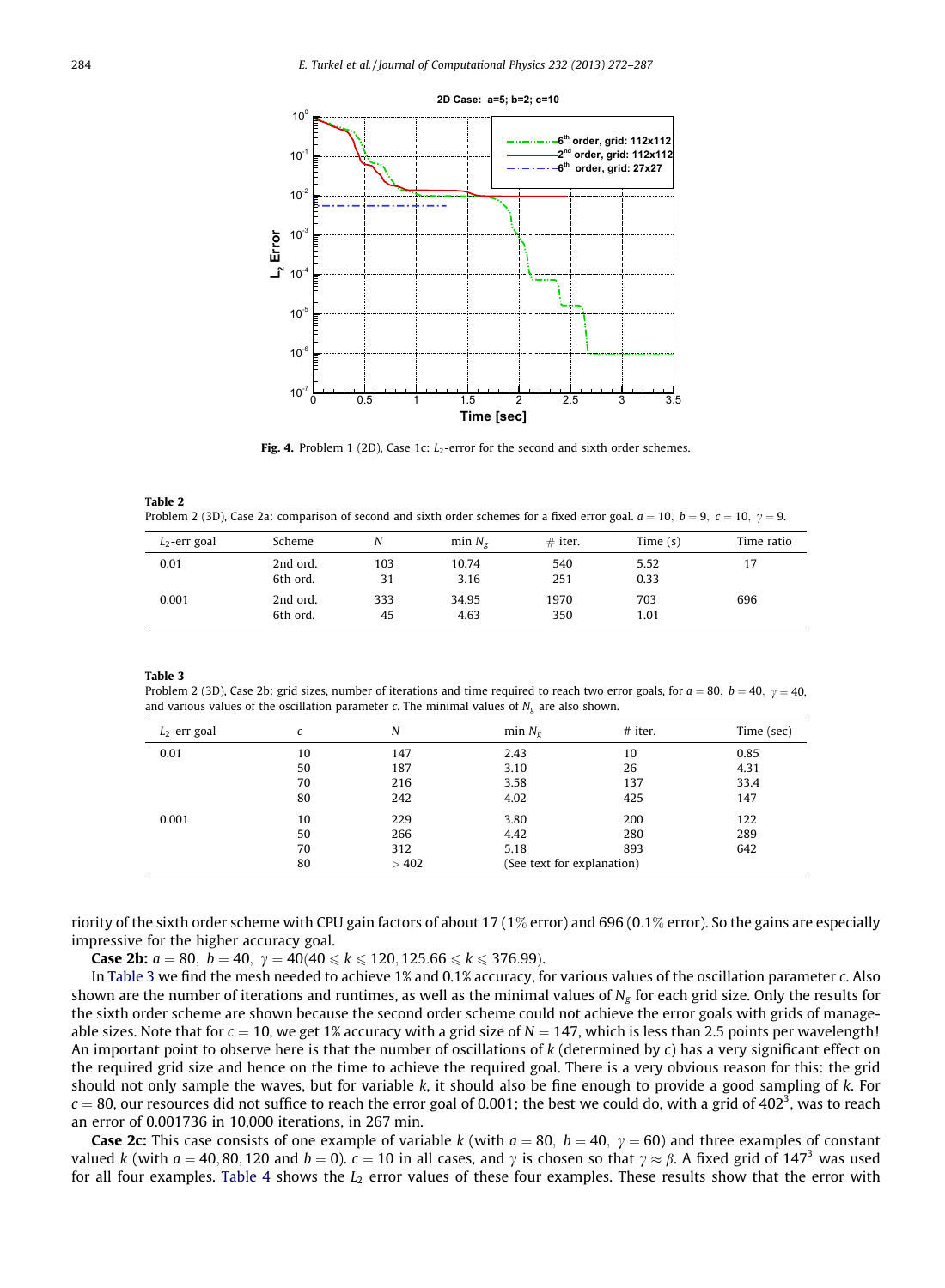<span id="page-13-0"></span>Table 4

Problem 2 (3D), Case 2c: comparison of variable k (first row) with constant values of k, on a fixed grid of  $147<sup>3</sup>$ with  $c = 10$ , for the sixth order scheme.

| ĸ          | $N_g$         |     |    |    | $L_2$ -err  |
|------------|---------------|-----|----|----|-------------|
| $40 - 120$ | $2.43 - 7.30$ | 80  | 40 | 60 | $9.43E - 3$ |
| 40         | 7.30          | 40  | U  | 30 | $9.65E - 3$ |
| 80         | 3.65          | 80  | 0  | 60 | $6.72E - 1$ |
| 120        | 2.43          | 120 |    | 85 | $9.55E - 1$ |

the oscillatory k is approximately equal to the error obtained when k is fixed at the minimum value of the oscillatory  $k$ . Note that these results were obtained with a moderate value of the oscillation parameter  $c$  (compare with [Table 3\)](#page-12-0).

Note further from line 2 of Table 4 that for an  $L_2$  error of 0.01, we only need  $N_g=7.30$  for  $k=40$  (  $\bar k\approx125$  ). For other wave numbers the required value of  $N_{\rm g}$  is affected by pollution. However, for a sixth order accurate scheme this effect is quite mild. To see this, consider the pollution formula [\(1\)](#page-0-0) (according to which  $N \approx k^{(p+1)/p}$ ), and the definition of  $N_g$  as  $\frac{2N}{k}$ , from which we get  $N_g\approx k^{1/p}.$  The constant of proportionality, as calculated from the line with  $k=40$ , is 7.3/40 $^{1/6}=$  3.95. So, for example, if we wish to double  $k$  to 80 and maintain the same accuracy of 0.01, the required number of grid points per wave length should be  $N_g = 3.95 \times 80^{1/6} = 8.2$ . A similar calculation with the pollution formula [\(1\)](#page-0-0) shows that the mesh size should be increased from 147 to 330.

Fig. 5 shows the  $L_2$ -error for the second and sixth order schemes for Case 2c corresponding to the oscillatory example in Table 4 ( $a = 80$ ,  $b = 40$ ,  $c = 10$ ,  $\gamma = 60$ ). On the 402<sup>3</sup> grid, the sixth order scheme provides better accuracy. Also, we can get the accuracy of the second order scheme (3  $\times$  10<sup>-2</sup>) with the sixth order scheme in 1% of the time by using a grid of 127<sup>3</sup>.

#### 5.4. Verification of the pollution formula

As discussed in the introduction, the number of grid points needed to maintain a given error grows as k increases. Hence, in order to achieve good accuracy for problems with high frequency, a low order finite difference or finite element method requires a very fine grid, i.e., a large grid dimension. However, this ''pollution'' effect is mitigated by using high order accurate schemes. For these schemes (non-spectral), a point of diminishing returns occurs, where the extra work associated with the higher order of approximation no longer justifies the small decrease in the error. As previously shown, for compact schemes this point is achieved at sixth order accuracy. For fourth order accurate schemes, the connection between kand h has been verified in [\[5,10\].](#page-15-0)

When a Dirichlet boundary condition is specified along the entire boundary, we found that the accuracy we obtained deviated from that predicted by the pollution formula [\(1\).](#page-0-0) To explain this, we recall that if the Helmholtz equation  $\Delta u+k^2u=0$  has a non-trivial solution  $u$  on a given domain subject to zero Dirichlet boundary conditions, then  $-k^2$  is called an eigenvalue of the Laplace operator, see, e.g., [\[8, Chapter V\].](#page-15-0) In this case, the eigenfunction can be added to a solution of any non-homogeneous Dirichlet problem for the Helmholtz equation on the same domain. In other words, the solution to this problem is not unique, which is called a resonance. For the domain  $[0,\pi]\times[0,\pi], -k^2$  is an eigenvalue if  $k^2=m^2+n^2$ , where



Fig. 5. Problem 2 (3D), Case 2c:  $L_2$  error for the second and sixth order schemes.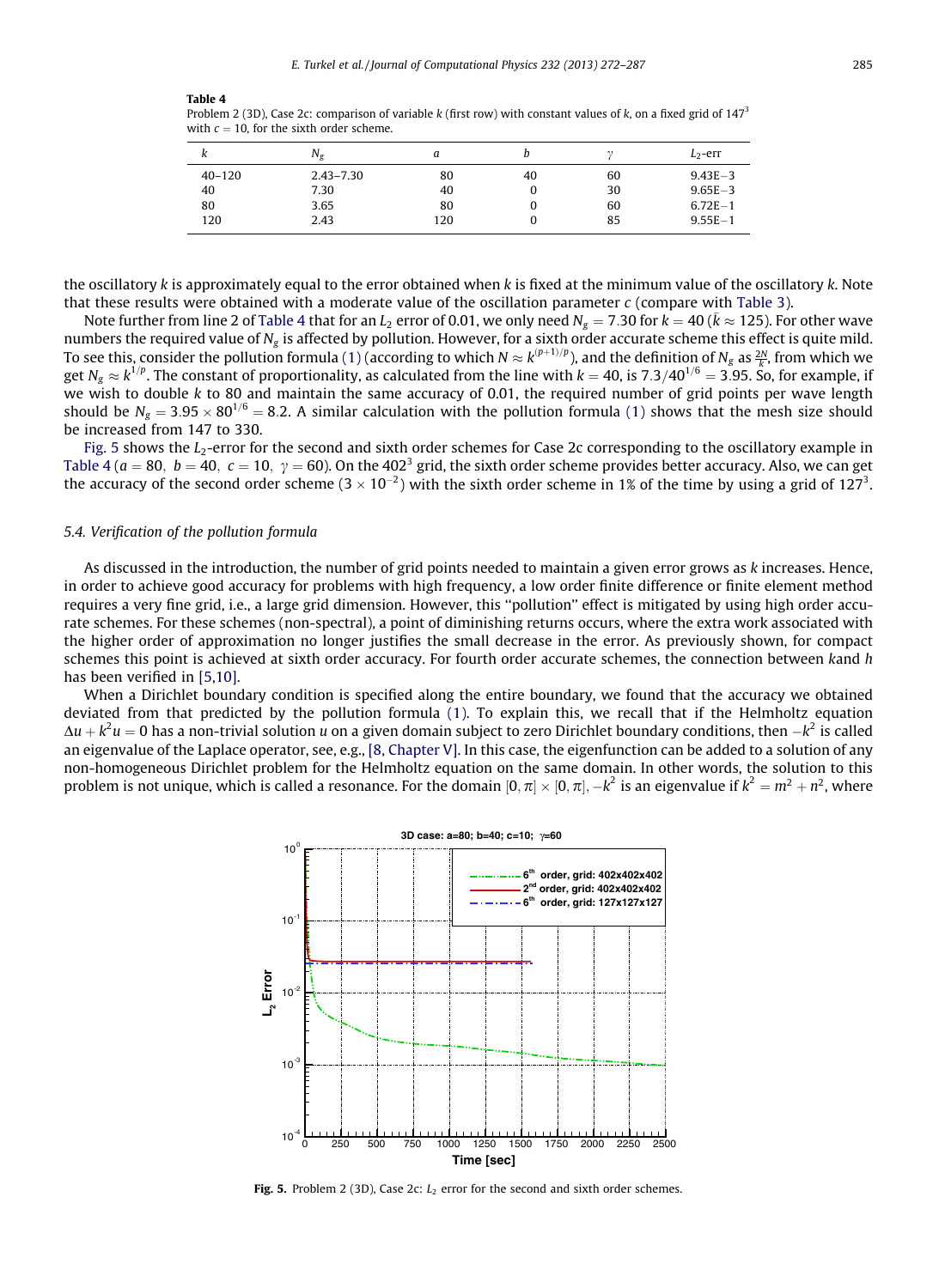#### Table 5

Problem 3:  $L_2$  error obtained with the standard second order scheme and the fourth order scheme of [\[22\]](#page-15-0) for different values of N and k.

| N   | 2nd order                   |                       | 4th order [22]              |                       |
|-----|-----------------------------|-----------------------|-----------------------------|-----------------------|
|     | k                           | $L_2$ -err            | k                           | $L_2$ -err            |
| 40  | 6.2996                      | $1.33 \times 10^{-1}$ | 5.7435                      | $8.46 \times 10^{-4}$ |
| 80  | 10                          | $1.21 \times 10^{-1}$ | 10                          | $8.87 \times 10^{-4}$ |
| 120 | 13.1037                     | $1.23 \times 10^{-1}$ | 13.8316                     | $9.07 \times 10^{-4}$ |
| 160 | 15.8740                     | $1.16 \times 10^{-1}$ | 17.4110                     | $8.90 \times 10^{-4}$ |
| 200 | 18.4202                     | $1.19 \times 10^{-1}$ | 20.8138                     | $9.09 \times 10^{-4}$ |
| 240 | 20,8008                     | $1.14 \times 10^{-1}$ | 24.0832                     | $8.97\times10^{-4}$   |
| 280 | 23.0522                     | $1.20 \times 10^{-1}$ | 27.2430                     | $8.94\times10^{-4}$   |
| 320 | 25.1984                     | $1.21 \times 10^{-1}$ | 30.3143                     | $8.95 \times 10^{-4}$ |
|     | $N = 2.5298 \times k^{3/2}$ |                       | $N = 4.4987 \times k^{5/4}$ |                       |

#### Table 6

Problem 3:  $L_2$  error obtained with the sixth order schemes of [\[10\]](#page-15-0) and the present scheme for different values of N and k.

| N                           | k       | $L_2$ -err [10]       | $L_2$ -err [new scheme] |
|-----------------------------|---------|-----------------------|-------------------------|
| 40                          | 5.5204  | $4.49 \times 10^{-6}$ | $1.95 \times 10^{-6}$   |
| 80                          | 10      | $5.13 \times 10^{-6}$ | $1.81 \times 10^{-6}$   |
| 120                         | 14.1558 | $5.47 \times 10^{-6}$ | $1.42 \times 10^{-6}$   |
| 160                         | 18.1145 | $4.49 \times 10^{-6}$ | $1.44 \times 10^{-6}$   |
| 200                         | 21.9327 | $5.42 \times 10^{-6}$ | $1.59 \times 10^{-6}$   |
| 240                         | 25.6425 | $5.43 \times 10^{-6}$ | $1.59 \times 10^{-6}$   |
| 280                         | 29.2647 | $5.56 \times 10^{-6}$ | $1.36 \times 10^{-6}$   |
| 320                         | 32.8134 | $5.45 \times 10^{-6}$ | $1.57 \times 10^{-6}$   |
| $N = 5.4503 \times k^{7/6}$ |         |                       |                         |

 $m, n \geq 0$  are integers, and the corresponding eigenfunction is  $u(x, y) = \sin(nx)\sin(my)$ . For the discretization, the eigenvalues may appear nearby the exact value depending on the details of the scheme and the grid. Therefore, when  $k^2\approx m^2+n^2$ , the resulting system matrix is close to singular. The near singular behavior of the system matrix presents a serious problem for direct methods. However, the iterative projection methods, such as Kaczmarz (and hence CARP-CG), converge to a solution which depends on the initial guess [\[4\].](#page-15-0) This explains the irregular behavior of the error that we observed. The chances of  $-k^2$ being close to an eigenvalue cannot be ignored: for example, 27.5% of all integers between 1 and 10,000 are sums of two squares, and this affects the values of k between 1 and 100. We will therefore use the following problem, which has a unique solution, to verify the pollution formula.

**Problem 3 (2D):** Consider a homogeneous Helmholtz equation on the domain  $[0, \pi] \times [0, \pi]$ . The boundary condition at the side  $y = \pi$  is taken as  $u_y - i\beta u = 0$  [cf. formula [\(33\)\]](#page-8-0), and is implemented in the sense of [\(34\), \(35\)](#page-8-0). Dirichlet boundary conditions are given on the remaining three sides. The solution (with constant k) is given by  $u=\sin(nx)e^{i\beta y}$ , with  $n^2+\beta^2=k^2$ , and we choose  $n = 1$ . The reason for using a Sommerfeld-type boundary condition  $u_y - i\beta u = 0$  at  $y = \pi$  is purely methodological: to move the eigenvalues to the complex plane and hence eliminate any possibility of resonances at real eigenvalues; see [\[26,](#page-15-0) [Chapter VII\],](#page-15-0) as well as [\[9, Chapter IV, Section 5\].](#page-15-0) From this standpoint, any boundary condition that would help us do that serves the purpose. In doing so, it need not be physically relevant; we rather want to use it simply as a means of removing the real eigenvalues. At the same time, it does need to admit a sixth order accurate approximation by compact finite differences. For the Sommerfeld-type condition  $u_y - i\beta u = 0$ , this can be achieved under the assumptions made in Section 3.

We use Problem 3 to verify the pollution formula [\(1\)](#page-0-0). We chose  $N = 80$  and  $k = 10$  as the base from which to calculate the relation  $N = C k^{(p+1)/p}$ , where C is a constant calculated as  $C = 80/10^{(p+1)/p}$ . Table 5 shows the relative  $L_2$  errors for the standard second order scheme and the fourth order scheme of Singer and Turkel [\[22\].](#page-15-0) Table 6 shows the results for two sixth order schemes: the scheme from [\[10\]](#page-15-0) and the present scheme with k constant. We find that the results with the new scheme are somewhat better than those of [\[10\].](#page-15-0) The values of C are also given in the tables. These results provide a good numerical validation of the pollution formula [\(1\).](#page-0-0)

#### 6. Conclusions

We have developed a compact sixth order accurate finite difference scheme for the Helmholtz equation with variable wave number for 2D and 3D. We have also derived a sixth order accurate approximation to a Neumann boundary condition and a simplified farfield absorbing boundary condition. The new scheme was tested in both two and three dimensions. The